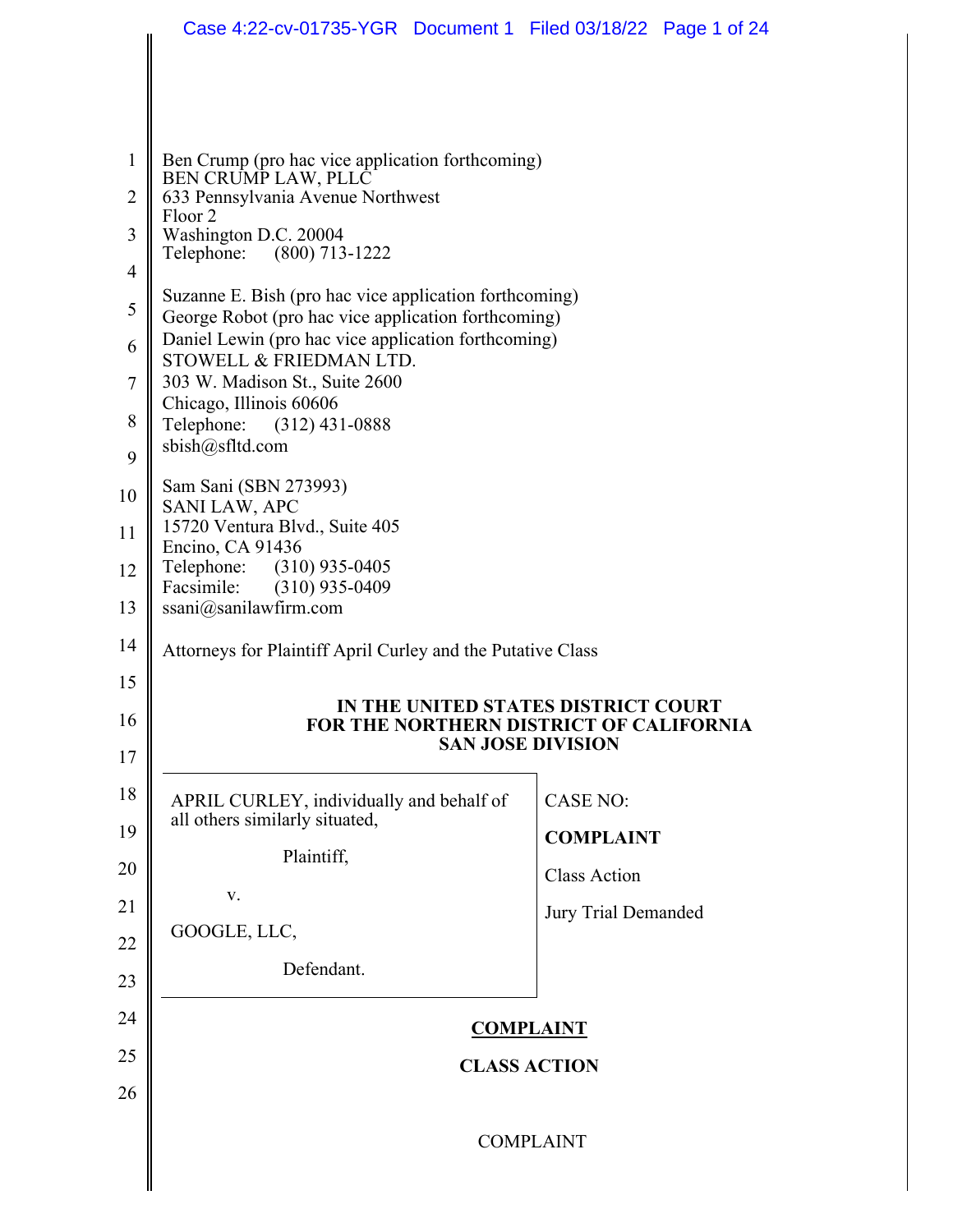| $\mathbf{1}$   | Plaintiff April Curley ("Curley"), individually and on behalf of all others similarly             |
|----------------|---------------------------------------------------------------------------------------------------|
| $\overline{2}$ | situated, by and through her attorneys, Ben Crump Law, PLLC, Stowell & Friedman, Ltd., and        |
| 3              | Sani Law, APC, hereby files this Complaint against Defendant Google, LLC ("Defendant" or          |
| $\overline{4}$ | "Google") and in support states as follows:                                                       |
| 5              | <b>NATURE OF THE ACTION</b>                                                                       |
| 6              |                                                                                                   |
| 7              | 1.<br>Google famously adopted "don't be evil" as a core value in its early days. Yet as it        |
| 8              | grew into one of the world's largest corporate behemoths, Google practiced one of this nation's   |
| 9              | oldest evils-race discrimination.                                                                 |
| 10             | 2.<br>Pursuant to its strong, racially biased corporate culture, Google is engaged in a           |
| 11             | pattern and practice of race discrimination against its African American and Black employees.     |
| 12<br>13       | Google's centralized leadership, which is nearly devoid of Black representation, holds biased and |
| 14             | stereotypical views about the abilities and potential of Black professionals. As a result, and    |
| 15             | pursuant to company-wide discriminatory policies and practices, Google hires few Black            |
| 16             | employees and steers those few Black employees into lower-level roles, pays them less, and        |
| 17             | denies them advancement and leadership roles because of their race. Black Google employees        |
| 18             | face a hostile work environment and suffer retaliation if they dare to challenge or oppose the    |
| 19             | company's discriminatory practices. As a result, Black employees at Google earn and advance       |
| 20<br>21       | less than non-Black employees and suffer higher rates of attrition.                               |
| 22             | Plaintiff was harmed by Google's racially hostile work environment and company-<br>3.             |
| 23             | wide discriminatory practices. Due to its abysmal representation of Black professionals since its |
| 24             | founding and growing public awareness of its lack of commitment to genuine diversity and          |
| 25             | inclusion, Google hired Plaintiff in 2014 to expand its outreach to Black college students. Like  |
| 26             |                                                                                                   |
|                |                                                                                                   |

 $\parallel$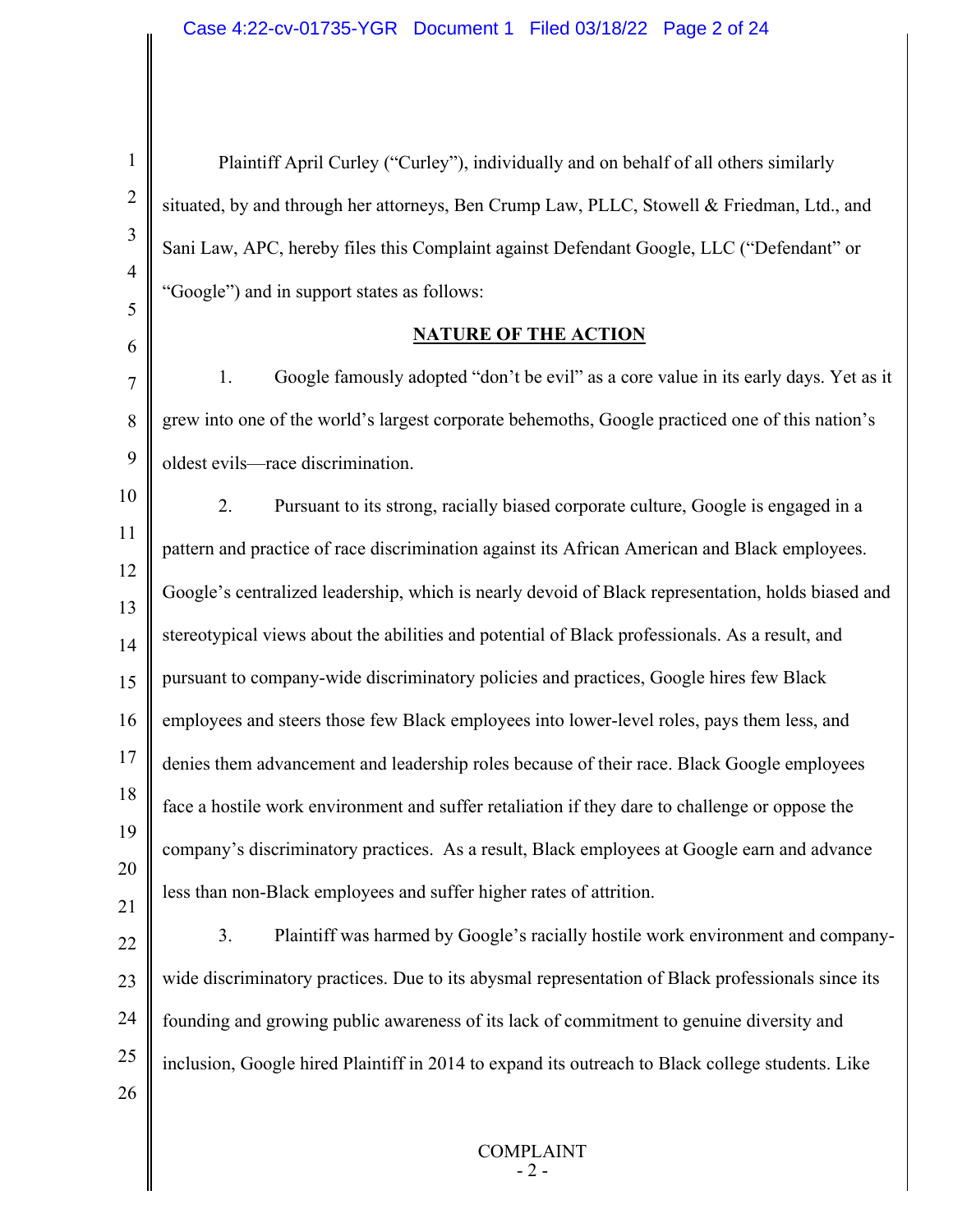1 2 3 4 5 6 7 8 9 10 11 12 13 14 15 16 17 18 19 20 21 22 23 24 25 26 other Black professionals, Google placed Plaintiff in a lower job grade and title than her work and responsibilities warranted and denied her pay and promotion opportunities because of her race. Plaintiff and other Black professionals were often pigeon-holed into dead-end jobs—with less visibility, lower pay, and no advancement opportunities. As Plaintiff's success in recruiting talented, well-qualified Black candidates grew, she discovered that Google was not genuinely interested in actual diversity and equal employment opportunities but wanted only to burnish its public image for marketing purposes. Google wanted Plaintiff, as an African American woman, to quietly put on a good face for the company and toe the company line. But Plaintiff was unwilling to be used as a mere marketing ploy. Plaintiff was a champion for Black employees and Black students; she vocally opposed and called for reform of the barriers and double standards Google imposed on Black employees and applicants. In response to her advocacy for herself and other Black employees subjected to Google's discriminatory practices, Google unlawfully marginalized, undermined, and ultimately terminated Plaintiff because of her race and her protected activity. 4. Plaintiff brings this action on behalf of herself and a class of current and former Black Google employees in order to hold Google accountable for its systemic race discrimination, to redress Google's discrimination against Black professionals across the country, and to achieve necessary reforms and injunctive relief to end Google's discriminatory employment practices and provide equal opportunities for all Google employees. **JURISDICTION AND VENUE** 5. Plaintiff's claims arise under 42 U.S.C. § 1981, and this Court has jurisdiction over this matter pursuant to 28 U.S.C. §§ 1331, 1332, and 1343. This Court has supplemental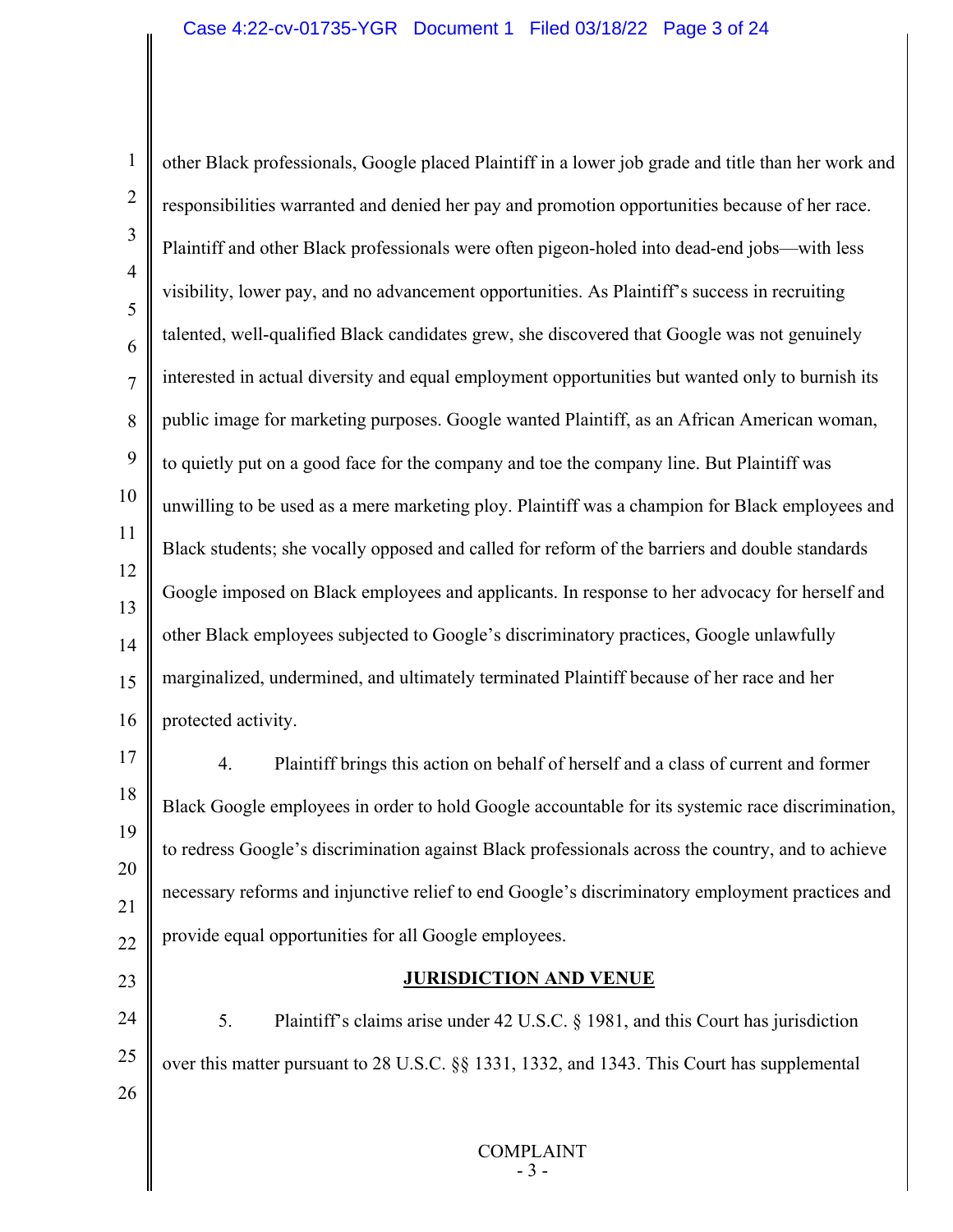1

2

9

jurisdiction over Plaintiff's state-law claims under 28 U.S.C. § 1367 because they arise out of the same nucleus of operative facts.

3 4 5 6 7 8 6. Venue is proper in the Northern District of California pursuant to 28 U.S.C. § 1391(b) because Google resides and maintains its principal place of business and headquarters in this District and the practices challenged by this lawsuit were issued in this District. Venue is proper in the San Jose Division of the Northern District of California because a substantial part of the events or omissions giving rise to the claims occurred in the county of Santa Clara.

## **PARTIES**

10 11 12 13 14 15 16 17 18 19 7. Google, LLC is one of the largest companies in the world. Google develops and sells technology products and services. Google services generated over \$168 billion in revenue in 2020. Google was originally incorporated as Google Inc. but in a 2015 corporate restructuring converted to an LLC. Google is now a wholly owned subsidiary of XXVI Holdings, Inc., which is incorporated in Delaware with a principal place of business in Mountain View, California. Google's publicly traded ultimate parent company, Alphabet Inc., has a market capitalization of over \$1.7 trillion as of this filing, placing it third among the most valuable companies in America and fourth globally.

20 21 22 8. Google maintains its corporate headquarters at 1600 Amphitheatre Parkway, Mountain View, California 94043. Google employs over 21,000 employees at its corporate headquarters, and tens of thousands of employees across the United States.

23 24 25 26 9. Plaintiff April Curley is an African American woman and was employed by Google as a University Programs Specialist in New York City, New York from 2014 until she was unlawfully terminated in September 2020. Throughout her employment, Curley worked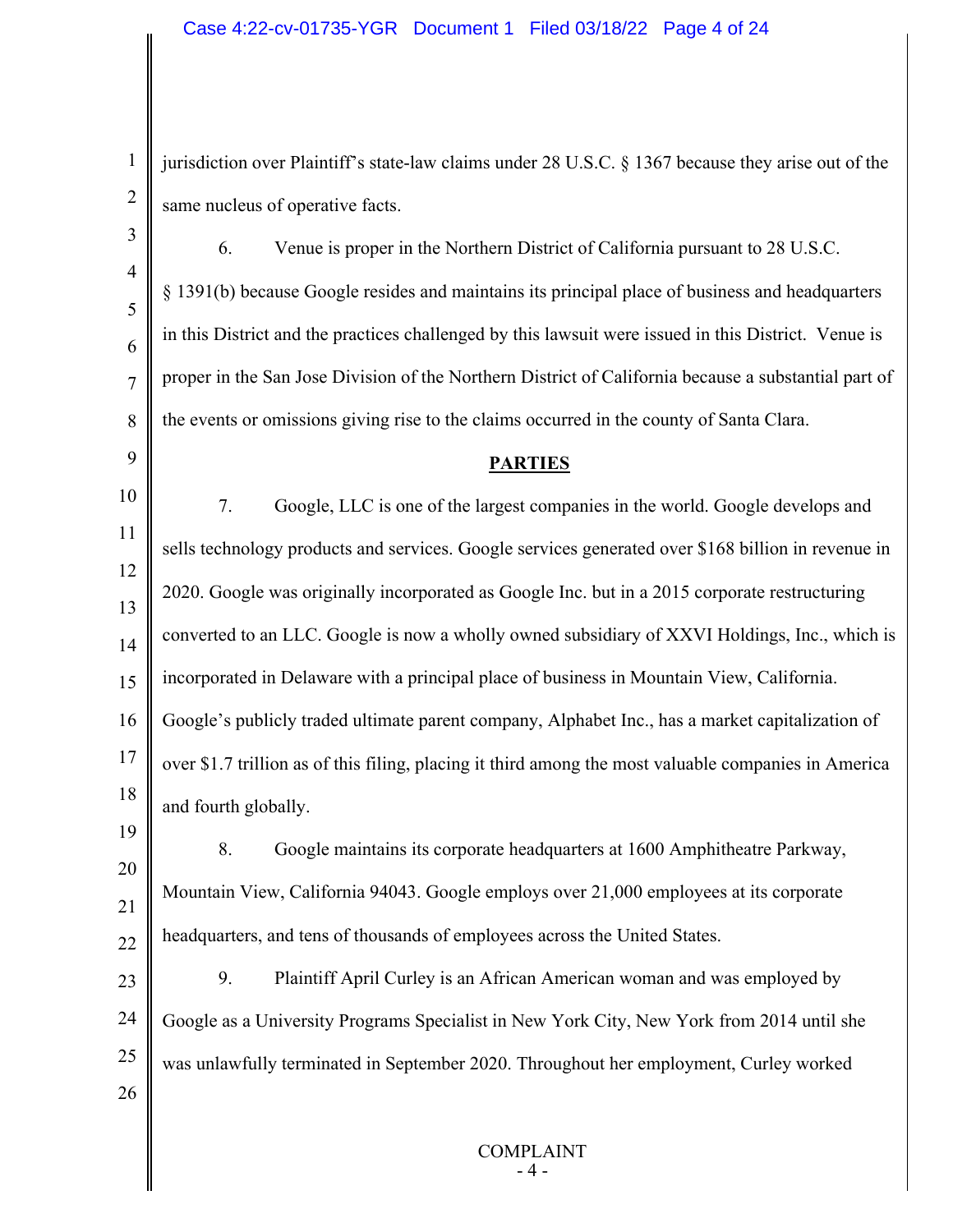<span id="page-4-0"></span>1 2 3 4 5 6 7 8 9 10 11 12 13 14 15 16 17 18 19 20 21 22 23 24 25 26 diligently and performed at a high level for Google. Nonetheless, pursuant to Defendant's nationwide pattern or practice or race discrimination, Google paid Curley lower wages and denied her advancement opportunities because of her race, and subjected her to a hostile work environment and retaliation. **FACTUAL ALLEGATIONS Google Systematically Discriminates Against Black Employees**  10. Google is engaged in a nationwide pattern or practice of intentional race discrimination and retaliation and maintains employment policies and practices that have a disparate impact against Black employees throughout the United States. 11. Google's overwhelmingly non-Black executives hold racially biased, stereotypical, and harmful views of Black employees. Indeed, the California Department of Fair Employment and Housing is currently investigating Google for its treatment of Black female employees.<sup>[1](#page-4-0)</sup> 12. Google's racially biased corporate culture and discriminatory practices extend far beyond its California headquarters. Pursuant to discriminatory company-wide policies and practices, Google favors white men and hires few Black employees and assigns the few Black employees it hires into lower-paying, lower-prestige roles with fewer opportunities for advancement than Google's non-Black employees. 13. When Google hired Plaintiff in 2014, for instance, only 628 of its over 32,000 employees—1.9%—identified as Black or African American. At that time, Google had only one Black or African American top-level executive out of 25. Over the next two years Google added 5 White top-level executives, but the African American count remained at one. By 2020, despite <sup>1</sup> https://www.nbcnews.com/news/nbcblk/california-investigates-googles-treatment-black-womenworkers-rcna9154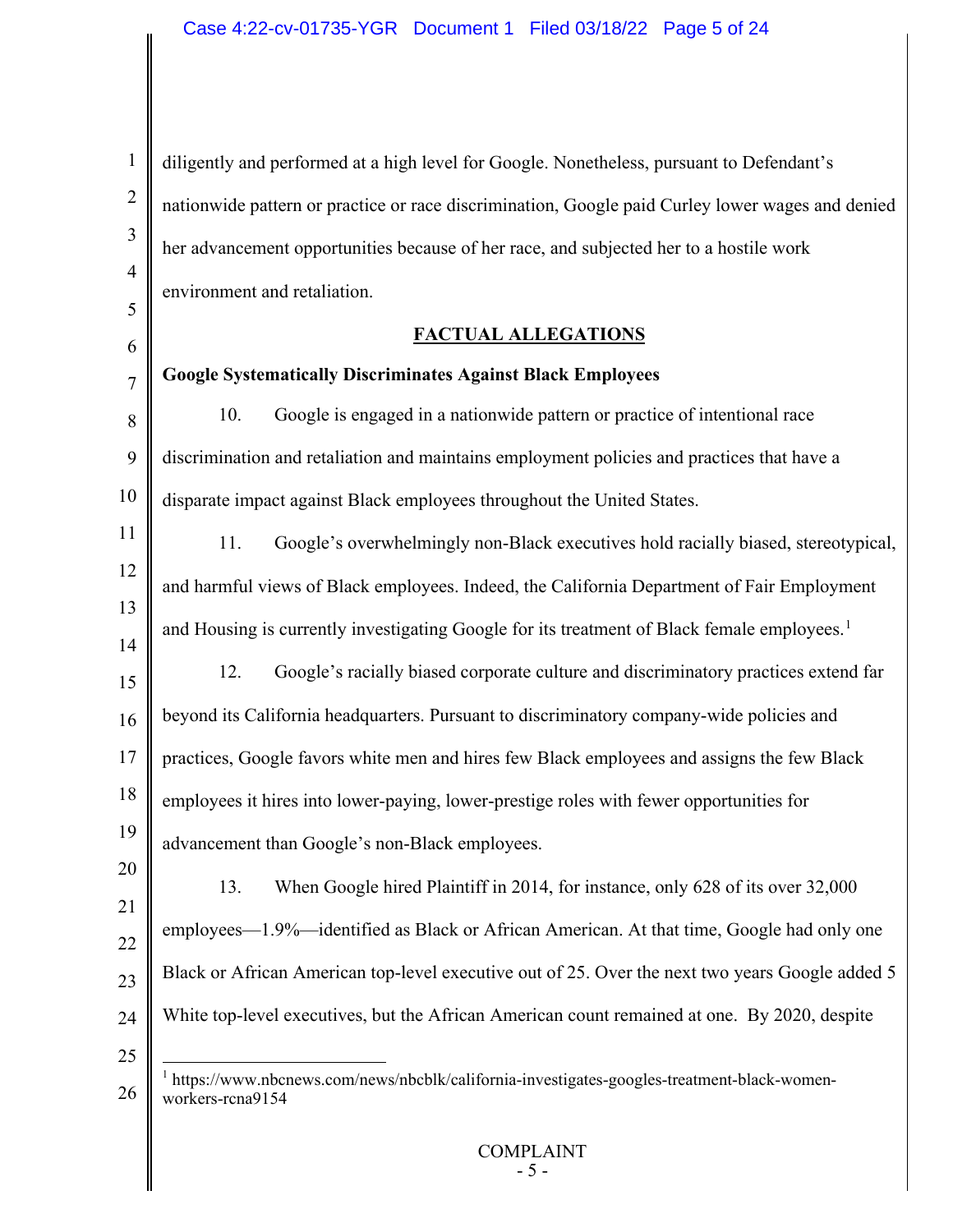<span id="page-5-1"></span><span id="page-5-0"></span>

| $\mathbf{1}$        | the heroic and uphill efforts of people like Plaintiff, the overall demographics had scarcely                                                                                                |
|---------------------|----------------------------------------------------------------------------------------------------------------------------------------------------------------------------------------------|
| $\overline{2}$      | budged. Under intense public scrutiny to address its abysmal underrepresentation of African                                                                                                  |
| 3                   | Americans in the wake of the murder of George Floyd and ensuing national racial reckoning,                                                                                                   |
| $\overline{4}$<br>5 | Google made concerted, public-relations-driven efforts to recruit Black employees. As of 2021,                                                                                               |
| 6                   | Google's workforce inched up to a dismal 4.4% "Black+." <sup>2</sup> This seeming improvement still pales                                                                                    |
| $\overline{7}$      | by comparison to the 2021 U.S. Bureau of Labor Statistics data, which reflects a 9.1% Black or                                                                                               |
| 8                   | African American representation within Google's industry classification. <sup>3</sup> But Google steers and                                                                                  |
| 9                   | traps its "Black+" hires into lower-paying and lower-prestige roles. Google's awful                                                                                                          |
| 10                  | underrepresentation is even worse in leadership and prestigious technical roles. For instance, in                                                                                            |
| 11                  | 2021, Google's leadership ranks were only 3% Black and its prestigious tech workforce was only                                                                                               |
| 12                  | 2.9% Black.                                                                                                                                                                                  |
| 13<br>14            | Pursuant to its racially biased corporate culture, Google segregates its workforce<br>14.                                                                                                    |
| 15                  | and workplaces, which are permeated by a racially hostile work environment. As just one                                                                                                      |
| 16                  | illustration, Black professionals and visitors at Google's main California campus headquarters                                                                                               |
| 17                  | were routinely harassed and targeted based on their race, often being questioned by security or                                                                                              |
| 18                  | asked to show identification. Similarly, in a Google intranet document, Google employees of                                                                                                  |
| 19                  | color shared thousands of "microaggressions" and acts of harassment they faced on a daily basis                                                                                              |
| 20<br>21            | at Google offices, including being asked to serve their white colleagues or treated as outsiders                                                                                             |
| 22                  | who did not belong other than in a service or administrative capacity.                                                                                                                       |
| 23                  |                                                                                                                                                                                              |
| 24                  |                                                                                                                                                                                              |
| 25<br>26            | <sup>2</sup> Google's self-reporting category "Black+" includes employees who identify as more than one race, one of which is<br>Black.<br><sup>3</sup> https://www.bls.gov/cps/cpsaat18.htm |
|                     | <b>COMPLAINT</b><br>- 6 -                                                                                                                                                                    |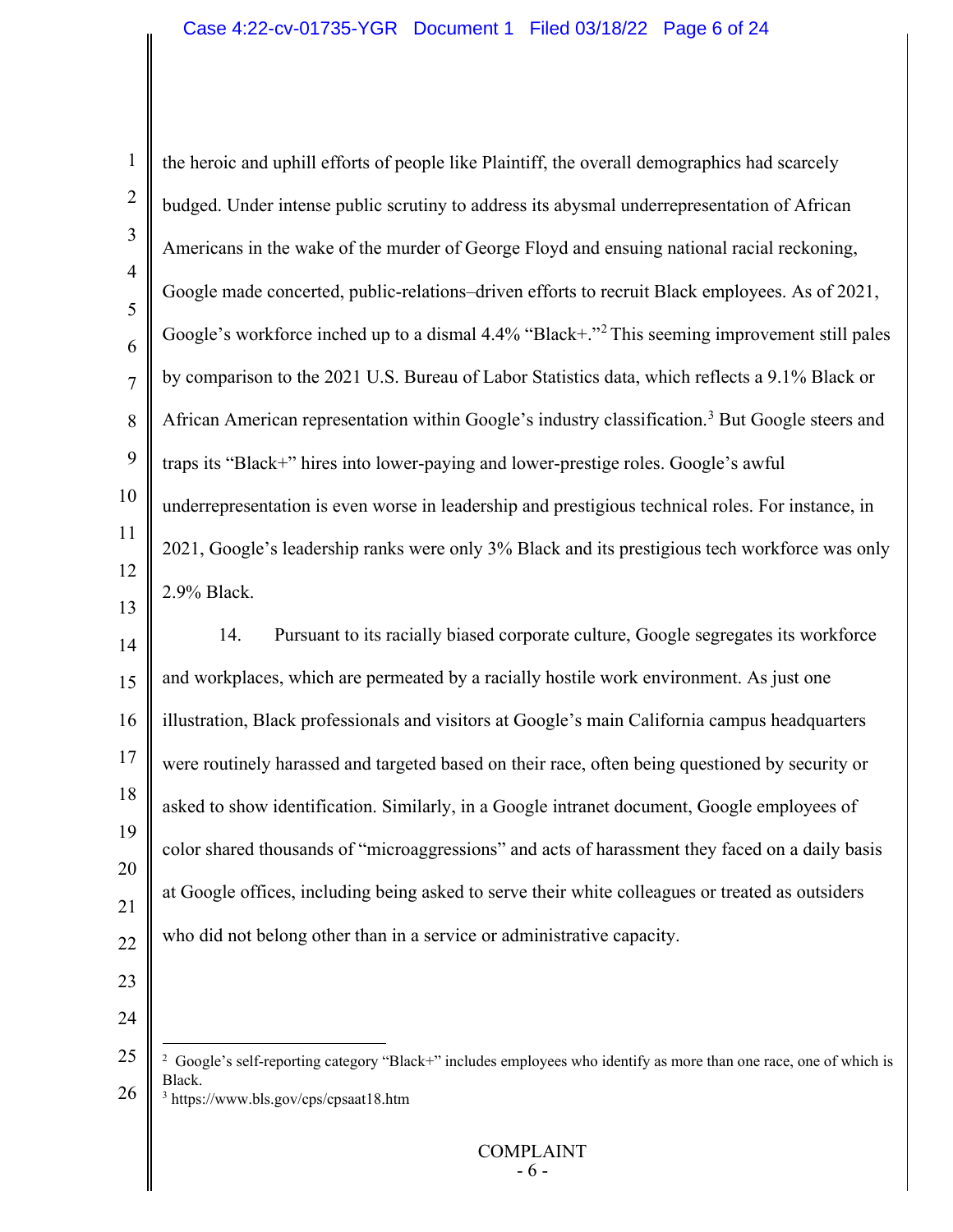15. Google employs company-wide discriminatory pay, level and job assignment, and advancement policies and practices that systematically underpay, delay, and deny advancement to Black employees in a number of ways.

5 6 7 8 9 10 11 12 13 16. Google assigns "levels" to all positions across the country. For example, Level 2 is the lowest level Google assigns to permanent, full-time employees, typically reserved for hires straight of out college. Level 3 corresponds to entry-level work, typically for recent college graduates. Google considers all employees at the same level—regardless of location in the United States—to perform substantially equal or substantially similar work. Each level is to correspond to a standardized base salary range, among other things. Google assigns Black employees to lower levels than their experience and responsibilities warrant and pays Black employees less for performing the same level of work as non-Black employees.

14 15 16 17 18 19 20 21 22 23 24 25 17. Google's compensation policies and practices also result in racial pay disparities within levels. For example, Google's pay practices regarding bonuses and stock options harm Black employees. Among other things, Google awards bonuses and stock options to its employees with progressively increasing bonus targets depending on level. At Level 3, for instance, Google's centralized, nationwide policy establishes a bonus target of 15% of base compensation. At Level 4, the bonus target increases to 20% of the already-higher base compensation. Thus, by steering Black employees into lower levels and paying them less than non-Black employees within level, Google intentionally uses policies that compound any pay disparity between Black and non-Black employees throughout their careers. These disparities only worsen because Google rarely offers its Black employees opportunities for advancement.

26

1

2

3

4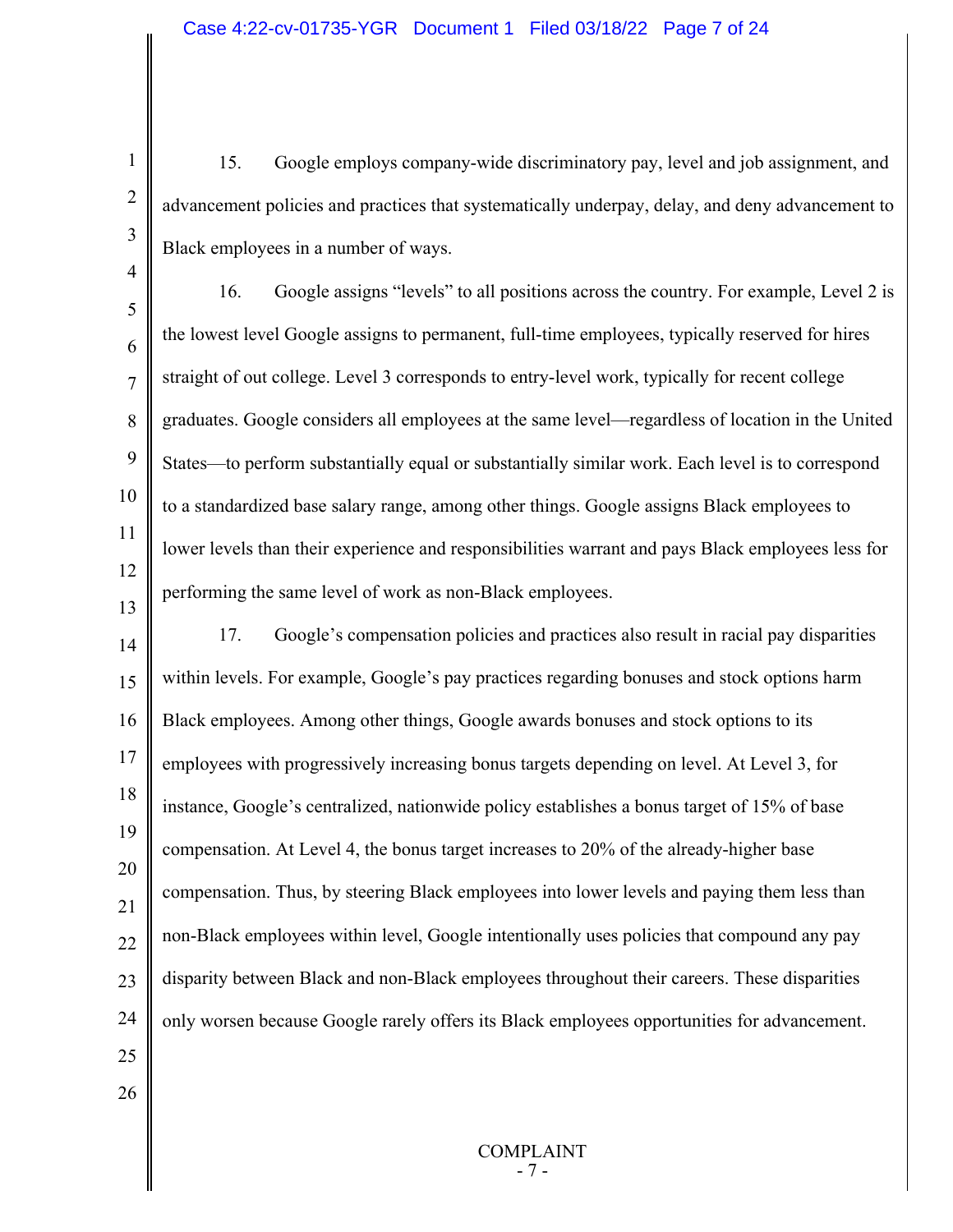1 2 3 4 5 6 7 8 9 10 11 12 13 14 15 16 17 18 19 20 21 22 23 24 25 26 18. Google's centralized policies extend discretion to its overwhelmingly non-Black managers to set and modify compensation. These managers thus have a free hand to set discriminatory pay and use compensation, including bonus cuts, as a tool to further reduce the pay of Black employees and as a sword to retaliate against those who challenge Google's discriminatory practices. 19. Following a nationwide pattern or practice of discrimination, Google places Black hires into lower-level positions than similarly situated non-Black hires. Within level, Google pays Black employees less within the base salary range than similarly situated non-Black employees. And Google steers Black hires into roles that lack opportunities for advancement or leadership. 20. By assigning Black employees to lower-level positions, compensating them less within levels than similarly situated non-Black employees, and denying Black employees advancement opportunities into higher levels, under Google's centralized, nationwide policies, Black employees are paid substantially less than similarly situated non-Black employees. And under Google's cumulative advantage policies, especially given that Black employees lack opportunities for advancement, the disparity grows as time passes. 21. Moreover, because of the racially discriminatory and hostile environment at Google, as well as the underpayment and denial of advancement, Black employees suffer aboveaverage attrition rates at Google. 22. Complicit in Google's pattern or practice of race discrimination and retaliation is its human resources group, which is ineffective at resolving complaints of discrimination, harassment, and retaliation. Black employees recognize the futility of lodging internal complaints. The few brave enough to come forward suffer retaliation. Google's human resources department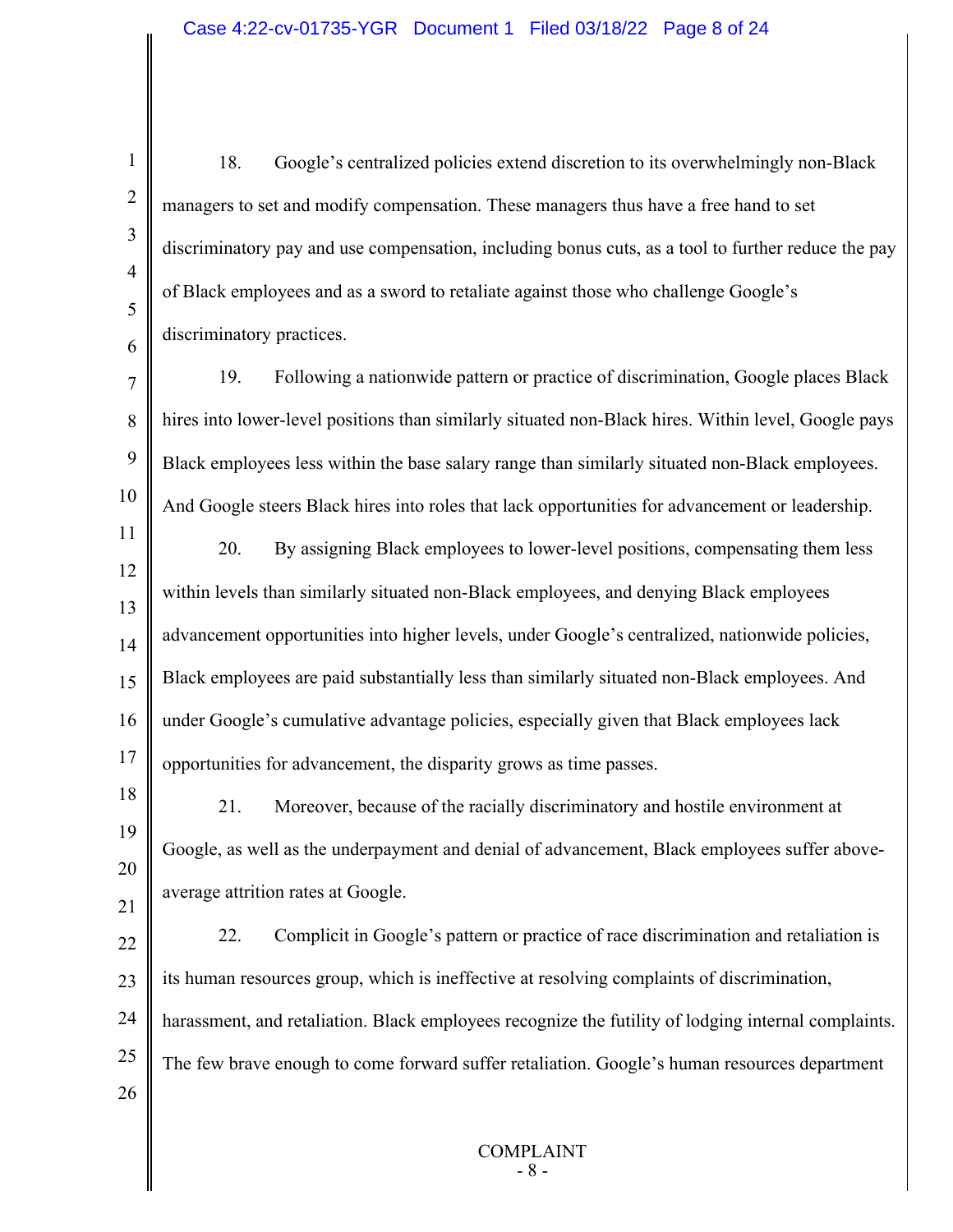| $\mathbf{1}$   | and legal department defend discriminators, harassers, and retaliators, and do not take adequate |               |                                                                                                                                                                                                                       |  |
|----------------|--------------------------------------------------------------------------------------------------|---------------|-----------------------------------------------------------------------------------------------------------------------------------------------------------------------------------------------------------------------|--|
| $\overline{2}$ | steps to prevent Google from retaliating against Black employees who lodge complaints.           |               |                                                                                                                                                                                                                       |  |
| 3              | 23.<br>Google does not foster an environment where Black employees feel free to                  |               |                                                                                                                                                                                                                       |  |
| $\overline{4}$ | complain of discrimination or harassment. Instead, Black employees often feel intimidated from   |               |                                                                                                                                                                                                                       |  |
| 5<br>6         | coming forward and suffer retaliation.                                                           |               |                                                                                                                                                                                                                       |  |
| $\overline{7}$ | Thus, during Plaintiff's employment, before and afterwards, Google engaged in a<br>24.           |               |                                                                                                                                                                                                                       |  |
| 8              |                                                                                                  |               | pattern or practice of discriminatory and retaliatory conduct toward its Black employees                                                                                                                              |  |
| 9              |                                                                                                  |               | throughout the United States including, but not limited to the following practices:                                                                                                                                   |  |
| 10             |                                                                                                  | a.            | Google employs discriminatory occupational segregation and race steering                                                                                                                                              |  |
| 11             |                                                                                                  |               | policies and practices;                                                                                                                                                                                               |  |
| 12             |                                                                                                  | $\mathbf b$ . | Google employs discriminatory pay policies and practices, including<br>assigning Black employees to positions at lower "levels" and to lower                                                                          |  |
| 13             |                                                                                                  |               | paying jobs than it assigns non-Black employees;                                                                                                                                                                      |  |
| 14             |                                                                                                  | c.            | Google employs discriminatory advancement policies and practices,<br>including placing Black employees into positions without advancement<br>opportunities and denying or delaying advancement opportunities to Black |  |
| 15             |                                                                                                  |               | employees;                                                                                                                                                                                                            |  |
| 16<br>17       |                                                                                                  | d.            | Google fails to credit its Black employees for their experience on the same<br>basis as non-Black employees and fails to recognize Black employees for                                                                |  |
| 18             |                                                                                                  |               | timely promotions, pay adjustments, and title changes on the same basis as<br>non-Black employees;                                                                                                                    |  |
| 19             |                                                                                                  | e.            | Google systematically pays its Black employees lower wages and/or denies<br>them opportunities to increase their earnings;                                                                                            |  |
| 20             |                                                                                                  | f.            | Google takes adverse actions against its Black employees, such as                                                                                                                                                     |  |
| 21             |                                                                                                  |               | unwarranted performance management actions, reduction in job<br>responsibilities, demotions, transfers, constructive discharges, reduction in                                                                         |  |
| 22             |                                                                                                  |               | pay, and discharges on account of their race and/or their rejection of or<br>unwillingness to tolerate a racially discriminatory or hostile work                                                                      |  |
| 23             |                                                                                                  |               | environment;                                                                                                                                                                                                          |  |
| 24             |                                                                                                  | g.            | Google relies on race and negative stereotypes about the abilities and<br>potential of Black employees in making employment decisions;                                                                                |  |
| 25             |                                                                                                  |               |                                                                                                                                                                                                                       |  |
| 26             |                                                                                                  |               |                                                                                                                                                                                                                       |  |
|                |                                                                                                  |               | <b>COMPLAINT</b>                                                                                                                                                                                                      |  |
|                |                                                                                                  |               | - 9 -                                                                                                                                                                                                                 |  |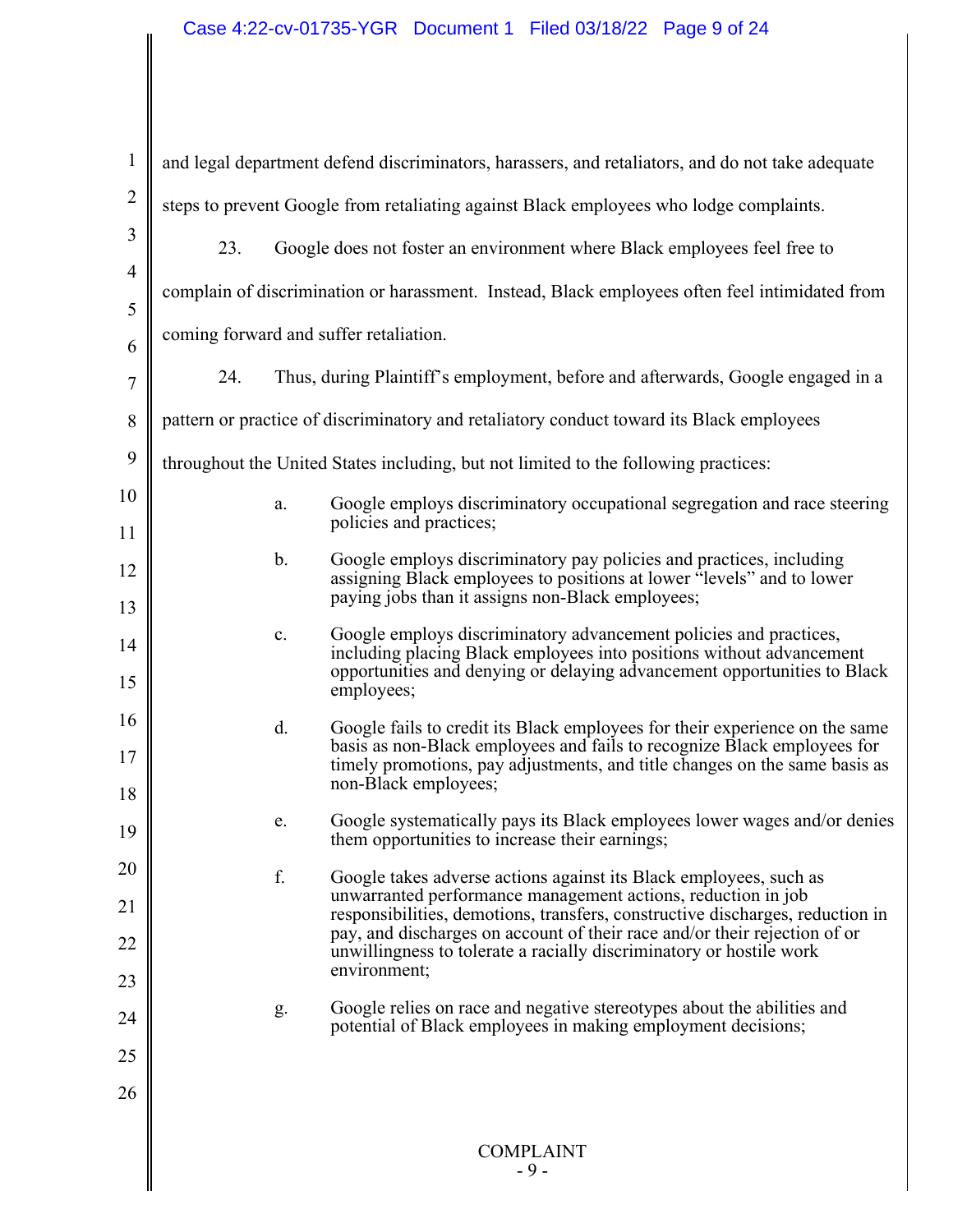|                | Case 4:22-cv-01735-YGR  Document 1  Filed 03/18/22  Page 10 of 24                                                                                     |  |  |
|----------------|-------------------------------------------------------------------------------------------------------------------------------------------------------|--|--|
|                |                                                                                                                                                       |  |  |
|                |                                                                                                                                                       |  |  |
|                |                                                                                                                                                       |  |  |
| 1              | h.<br>Google denies Black employees important resources, grooming,<br>managerial and administrative support, special project work, training, and      |  |  |
| $\overline{2}$ | business opportunities because of race;                                                                                                               |  |  |
| 3              | i.<br>Google humiliates, intimidates, harasses, and demeans its Black employees<br>and otherwise creates a hostile and offensive work environment;    |  |  |
| 4              | j.<br>Google takes adverse actions against its Black employees who report,                                                                            |  |  |
| 5<br>6         | reject, oppose, or are otherwise unwilling to tolerate discrimination or<br>racially hostile work environments;                                       |  |  |
| 7              | k.<br>Google refuses to undergo impartial, thorough investigations or take<br>meaningful corrective action against co-workers and managers who engage |  |  |
| 8              | in racial harassment and racial discrimination.                                                                                                       |  |  |
| 9              | 25.<br>Google's policies and practices demonstrate that it fundamentally devalues equal                                                               |  |  |
| 10             | employment opportunity. Google, for instance, engages in similar discrimination against other                                                         |  |  |
| 11             | protected classes. A court certified a class of over 10,000 female California Google employees                                                        |  |  |
| 12             | paid less than men because Google "(a) assign[s] women to lower 'Levels' (i.e. salary bands) than                                                     |  |  |
| 13             | it assigns men; (b) assign[s] women to jobs that do not compensate as highly as those populated                                                       |  |  |
| 14             | largely by men; (c) promot [es] women more slowly and at lower rates than it promotes men; and                                                        |  |  |
| 15<br>16       | (d) pay[s] women less than it pays men performing similar work." (Ellis v. Google, No. CGC-17-                                                        |  |  |
| 17             | 561299 (Superior Ct. of S.F. Cnty.), First Amended Complaint, [3.] One of the class                                                                   |  |  |
| 18             | representatives alleges, consistent with Plaintiff's experience, that she was "placed into Level                                                      |  |  |
| 19             | 3, even though she had four years of directly relevant work experience." $(Id. \P 59.)$                                                               |  |  |
| 20             | The practices described above are ongoing and constitute a continuing violation of<br>26.                                                             |  |  |
| 21             | the civil rights laws.                                                                                                                                |  |  |
| 22             | 27.<br>The racially discriminatory policies and practices at Google are uniform and                                                                   |  |  |
| 23             | national in scope. Class members are relying on Plaintiff and this lawsuit to protect their rights.                                                   |  |  |
| 24             | <b>Plaintiff Was Subjected to and Harmed by Defendant's Unlawful Conduct</b>                                                                          |  |  |
| 25             |                                                                                                                                                       |  |  |
| 26             |                                                                                                                                                       |  |  |
|                | <b>COMPLAINT</b>                                                                                                                                      |  |  |
|                | $-10-$                                                                                                                                                |  |  |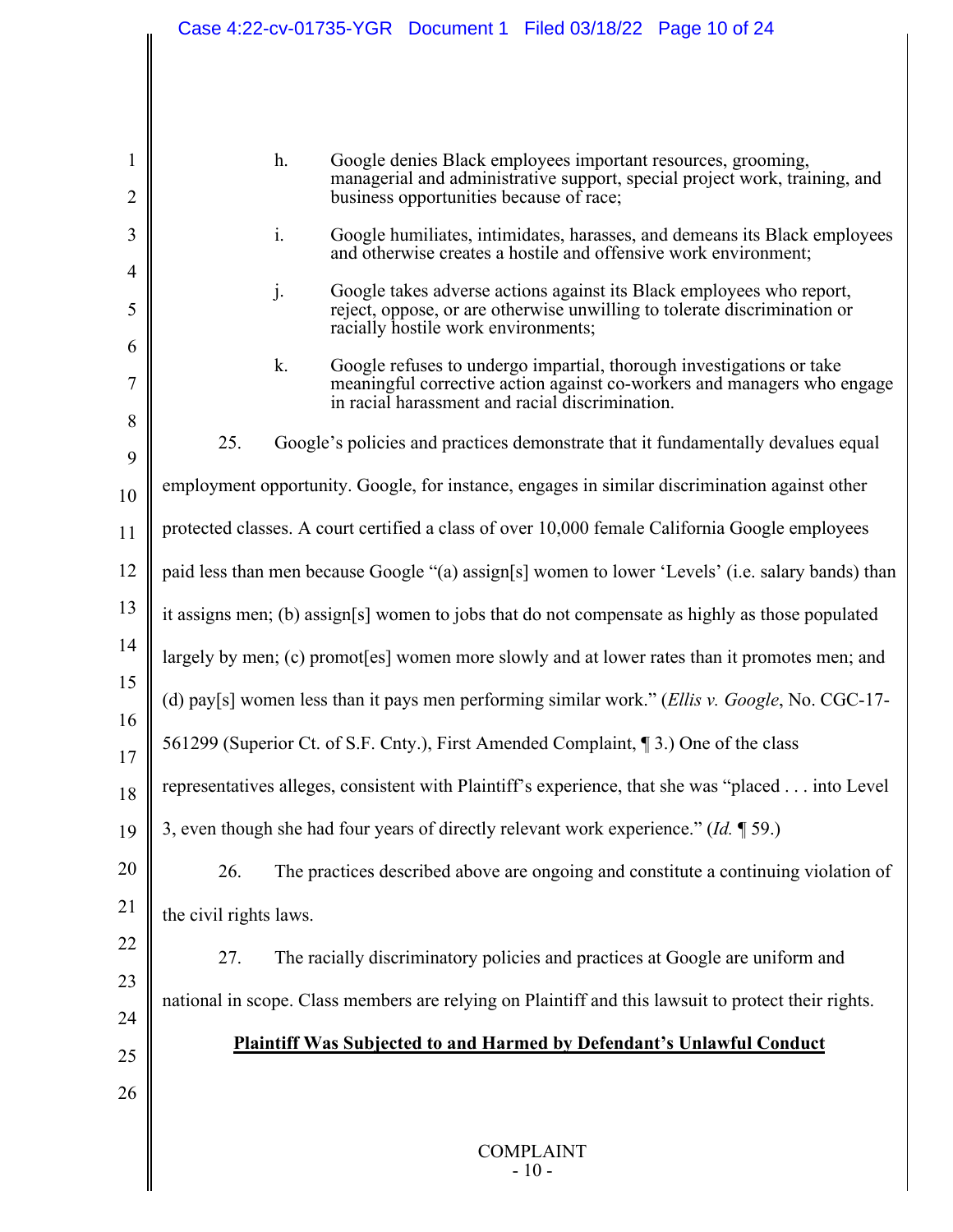1 2 3 4 5 6 7 8 9 10 11 12 13 14 15 16 17 18 19 20 21 22 23 24 25 26 28. April Curley, like other class members, was subjected to a hostile work environment and harmed by Google's racially discriminatory practices throughout her tenure. When she complained, sought to change these practices, and advocated for others, she suffered retaliation. 29. Curley worked as a People Programs Specialist I, also known as a University Programs Specialist, from 2014 until she was unlawfully terminated in 2020. 30. Because of Google's abysmal underrepresentation of Black employees, Google recruited Curley to design and scale a program of outreach to Historically Black Colleges and Universities and to recruit Black students. When Google hired Curley, she had been successfully performing a similar role at Teach for America for three years, and held a Master's degree along with an additional two years of work experience. Yet Google "under-leveled" Curley. At the time Google hired her, her Master's degree and five years of professional experience should have corresponded to Level 5, yet Google assigned her to only Level 3—entry level post-bachelor's degree—and never promoted her or gave her merit pay increases. Indeed, Google never assigned Curley to the higher level she deserved despite her stellar qualifications and performance. 31. Curley's talent, hard work, and experience paid off—she established a strong pipeline of talented Black engineering candidates, providing Google access to a wealth of previously untapped technical expertise and leadership potential. Thanks to Curley's efforts, Google started to see an increase in its Black technical hiring. Curley enjoyed the recognition of her peers and the acclaim of the participants in the campus experiences she created. 32. In her role, Curley discovered that Google was biased against and reluctant to hire Black talent, subjecting Black students to more stringent hiring practices than non-Black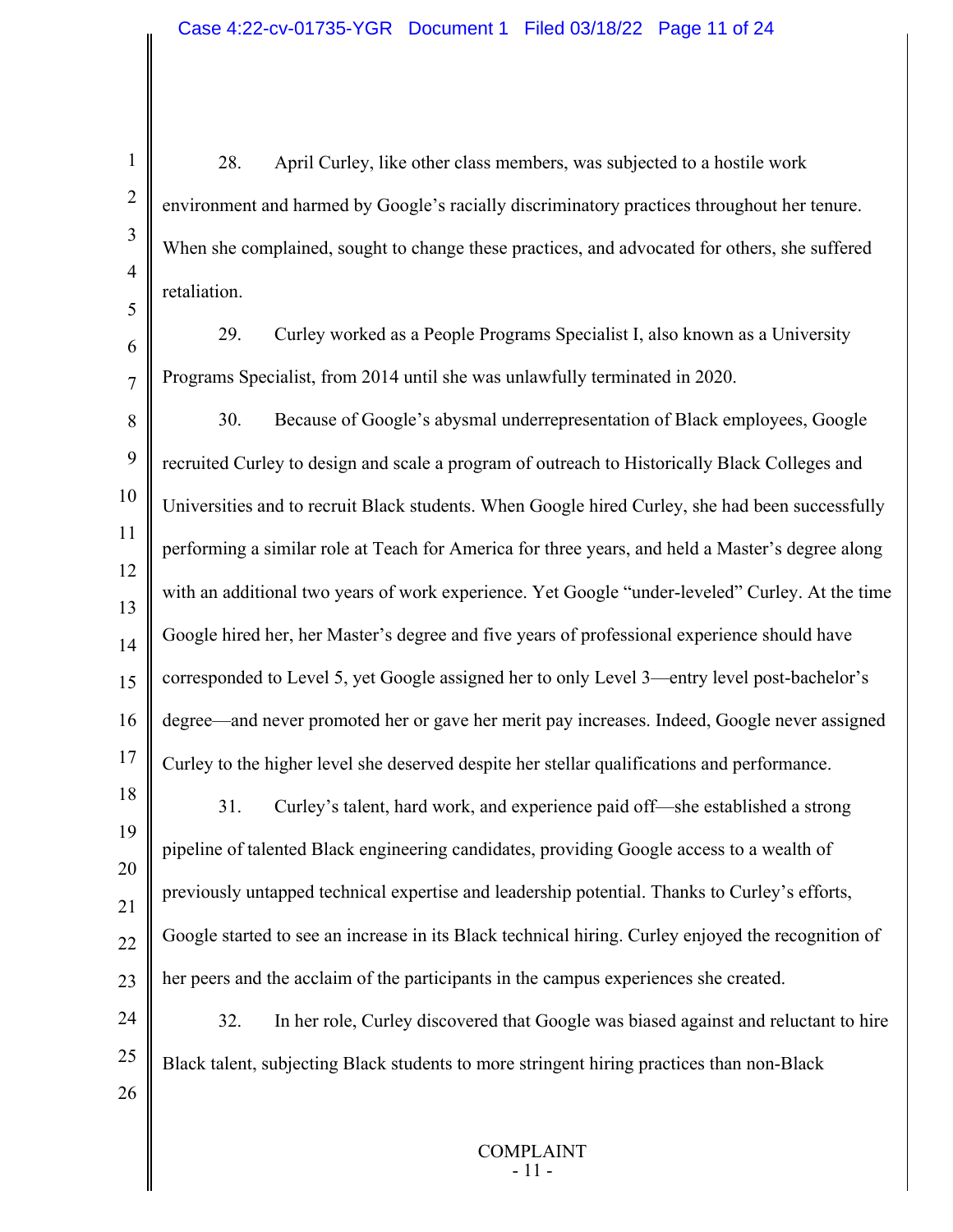$\mathsf{I}$ 

| $\mathbf{1}$   |                                                                                                                                                                                             |  |  |
|----------------|---------------------------------------------------------------------------------------------------------------------------------------------------------------------------------------------|--|--|
| $\overline{2}$ | candidates. Plaintiff vocally opposed Google's systemic discrimination, including the following                                                                                             |  |  |
| 3              | discriminatory employment practices, among others:                                                                                                                                          |  |  |
| $\overline{4}$ | Google viewed Black candidates through harmful racial stereotypes and<br>a.<br>hiring managers deemed Black candidates not "googly" enough, a plain<br>dog whistle for race discrimination; |  |  |
| 5              | $\mathbf{b}$ .<br>Google interviewers "hazed" and undermined Black candidates, regularly                                                                                                    |  |  |
| 6              | asking level-inappropriate questions of Black candidates to intentionally<br>tank their interview scores.                                                                                   |  |  |
| 7<br>8         | Google hired Black candidates into lower-paying and lower-leveled roles,<br>c.<br>with less advancement potential, based on their race and racial stereotypes.                              |  |  |
| 9              | Curley and her Black female colleagues advocated to break down these barriers.<br>33.                                                                                                       |  |  |
| 10             | Google was openly hostile to this advocacy for equal employment opportunities, and made clear                                                                                               |  |  |
| 11             | to Curley that she was supposed to be only window dressing. Google expected Curley and her                                                                                                  |  |  |
| 12             | Black colleagues to execute the majority-white management's marketing-focused Black                                                                                                         |  |  |
| 13             | recruitment strategies and never raise any concerns while doing so. Curley and her teammates'                                                                                               |  |  |
| 14<br>15       | advocacy quickly earned them a reputation within Google's discriminatory management culture                                                                                                 |  |  |
| 16             | as "difficult," "negative," and "hard to work with."                                                                                                                                        |  |  |
| 17             | 34.<br>Because Google intended Curley to be a marketing ploy rather than a real                                                                                                             |  |  |
| 18             | champion for Black opportunity and change, Google sought at every turn to marginalize her and                                                                                               |  |  |
| 19             | prevent her from advocating for herself and other Black Google employees and applicants.                                                                                                    |  |  |
| 20             | Google hired a revolving door of managers to supervise Curley, many of whom harbored animus                                                                                                 |  |  |
| 21             | toward Black employees and especially Black women. Google selected managers who, among                                                                                                      |  |  |
| 22             | other things:                                                                                                                                                                               |  |  |
| 23             | Frequently mistook Curley and her two Black female colleagues for each<br>a.                                                                                                                |  |  |
| 24<br>25       | other and called them by each other's names;                                                                                                                                                |  |  |
| 26             | Called Curley and her Black female colleagues "the girls" or demeaning<br>$\mathbf b$ .<br>labels other than their names;                                                                   |  |  |
|                | <b>COMPLAINT</b><br>$-12-$                                                                                                                                                                  |  |  |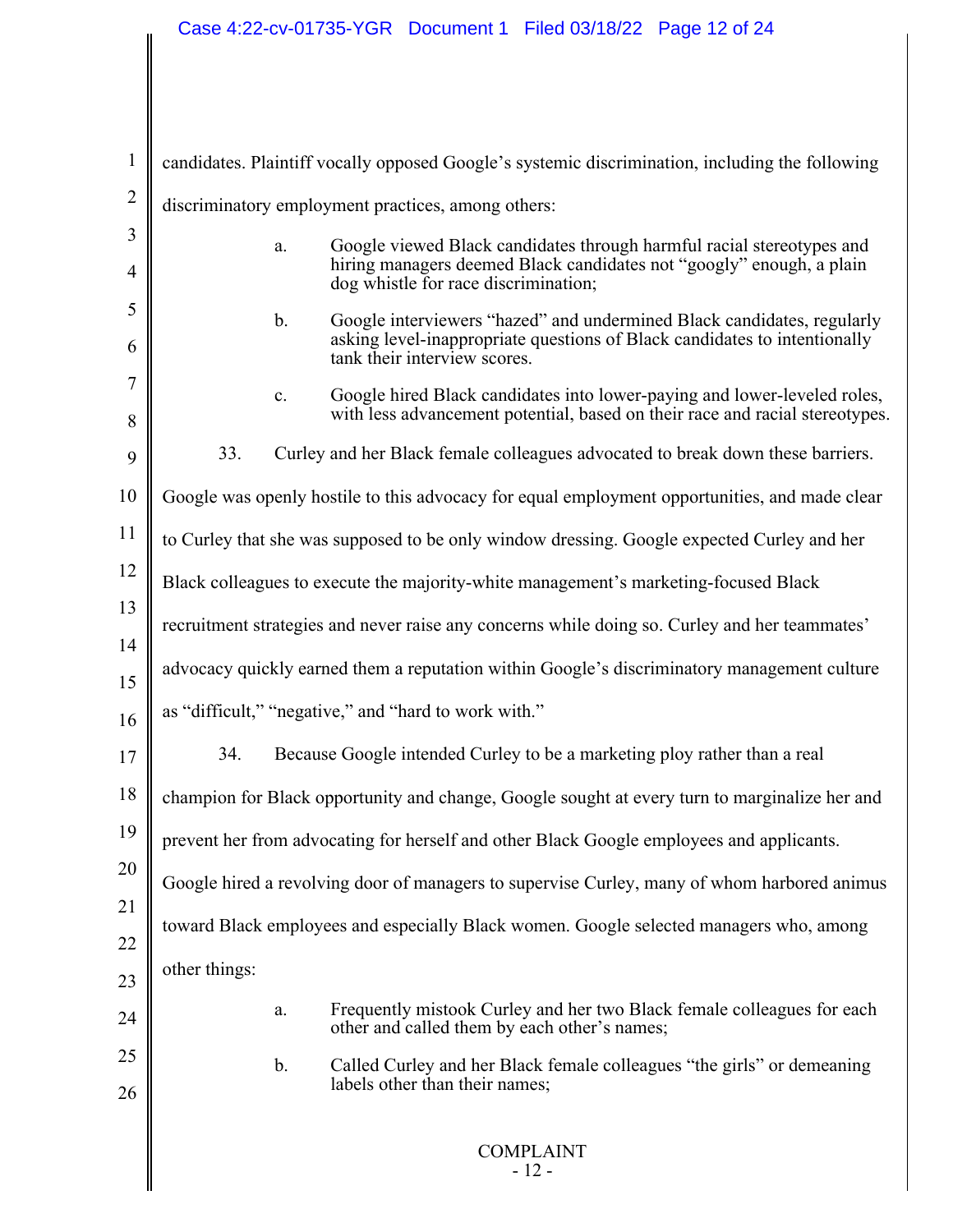|                     |                                                                                 | Case 4:22-cv-01735-YGR  Document 1  Filed 03/18/22  Page 13 of 24                                                                          |  |
|---------------------|---------------------------------------------------------------------------------|--------------------------------------------------------------------------------------------------------------------------------------------|--|
|                     |                                                                                 |                                                                                                                                            |  |
|                     |                                                                                 |                                                                                                                                            |  |
|                     |                                                                                 |                                                                                                                                            |  |
| $\mathbf{1}$        |                                                                                 |                                                                                                                                            |  |
| $\overline{c}$      |                                                                                 | Refused to acknowledge or let Curley and her Black female colleagues<br>$\mathbf{c}$ .<br>speak in or present during important meetings;   |  |
| 3                   |                                                                                 | Described Curley and her Black female peers' work as "low-level";<br>d.                                                                    |  |
| 4                   |                                                                                 | Created work environments so hostile that Curley's female peers were<br>e.<br>forced to leave the company, or suffered emotional distress; |  |
| 5                   |                                                                                 | f.<br>Ignored and devalued Curley and her Black female peers' expertise at their                                                           |  |
| 6                   |                                                                                 | jobs and with Black students, even though the managers lacked the same<br>level of success.                                                |  |
| $\overline{7}$<br>8 |                                                                                 | Refused to support or nominate Curley or her Black female colleagues for<br>g.<br>pay and advancement opportunities;                       |  |
| 9                   |                                                                                 | h.<br>Discouraged Curley and her Black female peers from challenging Google's<br>racially discriminatory practices against Black students; |  |
| 10<br>11            |                                                                                 | i.<br>Demeaned and sexualized Curley as a Black woman, including by asking<br>her which colleagues she wanted to sleep with.               |  |
| 12                  | 35.                                                                             | Curley sought help and reform and reported this conduct and several managers to                                                            |  |
| 13                  |                                                                                 | Google's HR department and upper management. These complaints were ignored, and worse,                                                     |  |
| 14                  |                                                                                 | resulted in increased discrimination and harassment. Google conducted no meaningful                                                        |  |
| 15<br>16            |                                                                                 | investigations and took no corrective actions. To the contrary, Google repeatedly promoted                                                 |  |
| 17                  | managers who discriminated, retaliated, and created a hostile work environment. |                                                                                                                                            |  |
| 18                  | 36.                                                                             | Among Curley's nine supervisors, only one was a Black woman. This manager                                                                  |  |
| 19                  |                                                                                 | was also the only one to put Curley up for a level increase, which would have adjusted Curley's                                            |  |
| 20                  |                                                                                 | pay and job level to account for the higher-level work she was already performing. Curley's pay                                            |  |
| 21                  |                                                                                 | adjustment was approved, yet when the time came for her level increase to be announced, Google                                             |  |
| 22                  |                                                                                 | falsely claimed it lacked the budget to adjust her pay. Curley was never considered for                                                    |  |
| 23                  |                                                                                 |                                                                                                                                            |  |
| 24                  |                                                                                 | advancement opportunities again. Her sole African American female manager lasted less than two                                             |  |
| 25                  | years in the role.                                                              |                                                                                                                                            |  |
| 26                  |                                                                                 |                                                                                                                                            |  |
|                     |                                                                                 |                                                                                                                                            |  |
|                     |                                                                                 | <b>COMPLAINT</b><br>$-13-$                                                                                                                 |  |
|                     |                                                                                 |                                                                                                                                            |  |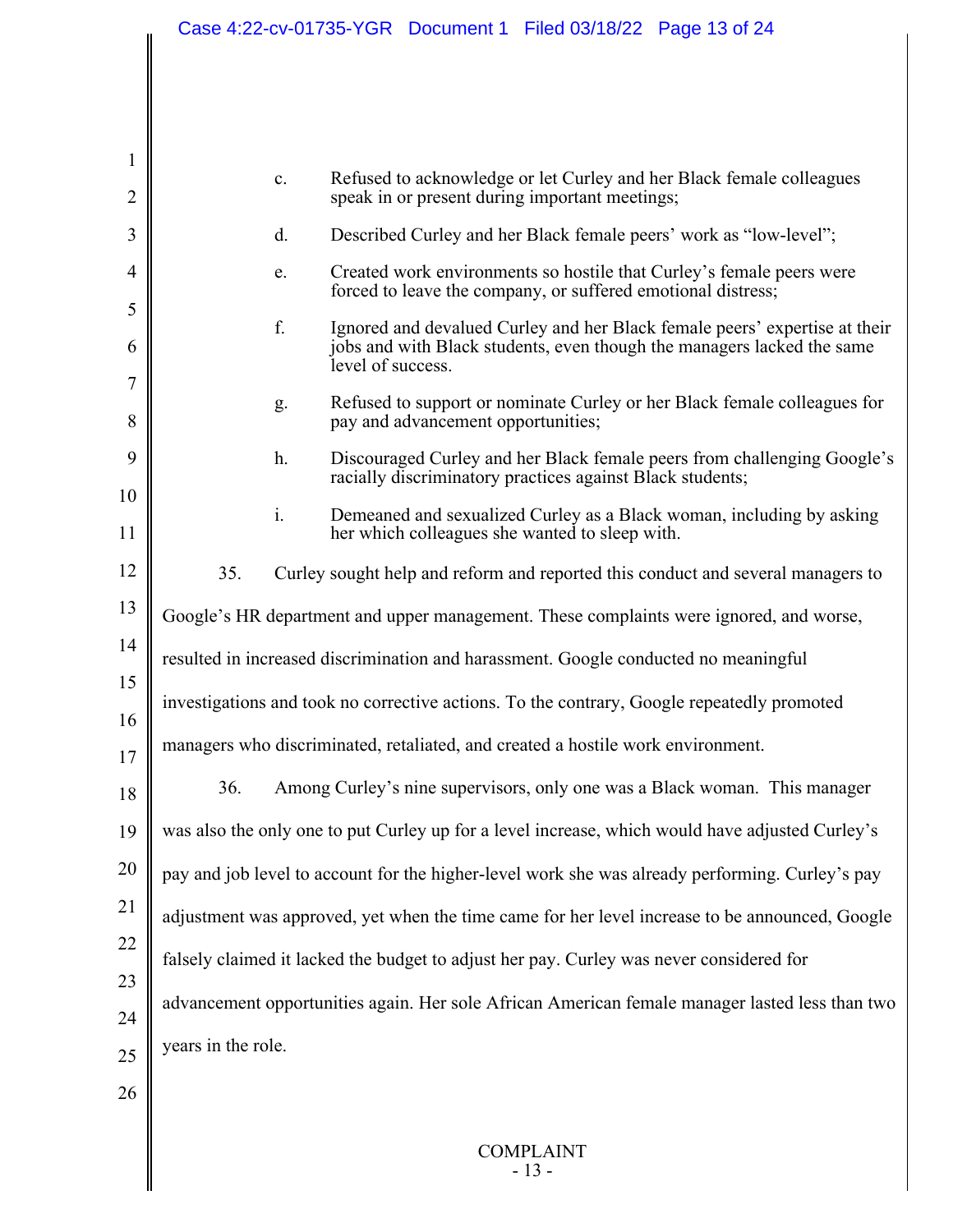1 2 3 4 5 6 7 8 9 10 11 12 13 14 15 16 17 18 19 20 21 22 23 24 25 26 37. Curley later learned that a high-level white manager had blocked her pay and level increase. Although that manager worked on the same floor as Curley and the two enjoyed a cordial relationship, she admitted to Curley that she considered her "intimidating," "unwelcoming," and—a stereotype Black women in America are all too familiar with—"angry." She refused to consider Curley for any advancement opportunities because of her race and reports of discrimination at Google. 38. Throughout late 2019, Google repeatedly reprimanded Curley and cut her annual compensation for speaking up in team meetings and challenging internal practices. 39. Curley again sought help and filed an HR complaint in January 2020. Google conducted no investigation and instead the complaint doomed Curley's career at Google. 40. In spring of 2020, a group of the dozen or so Black and Latinx employees within University Programs, including Curley, assembled to address the many issues facing people of color at Google, including but not limited to lack of advancement opportunities, exclusion from leadership, underpayment, underleveling, and high attrition. The group met several times and developed a list of desired reforms. 41. In plain retaliation for Curley's leadership role in this advocacy group, in June 2020, Google placed her on an informal performance improvement plan. Despite Curley's strong performance during the informal PIP, in early August 2020, Google intensified its retaliation, warning Curley to either accept severance immediately or be placed on a formal performance improvement plan, where it was clear that Google would terminate her employment at the end of the plan. Curley chose to fight for her job and began a formal 30-day performance improvement plan that was slated to end on September 17, 2020.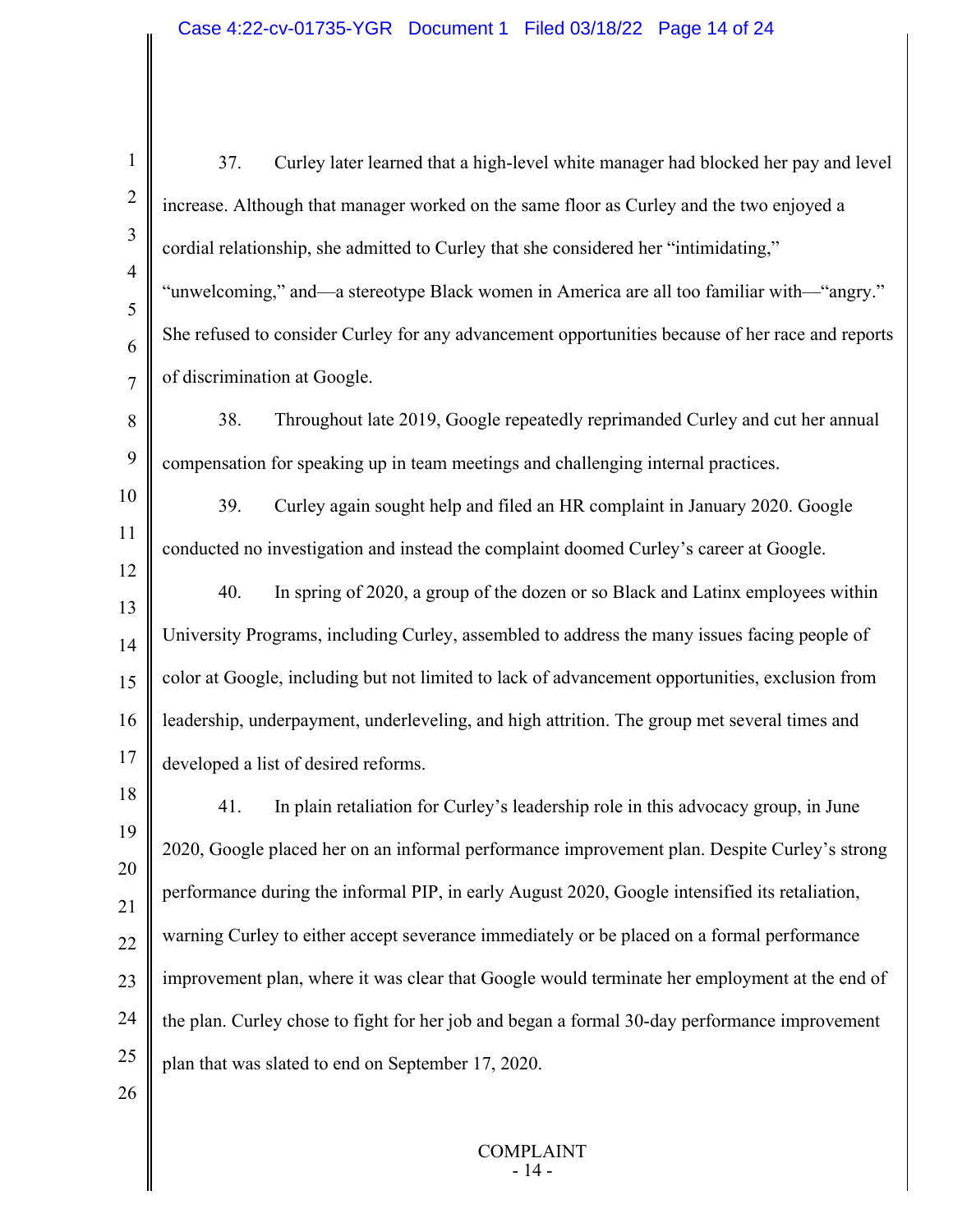| $\mathbf{1}$   | 42.<br>While on the PIP, Curley advised Google she was preparing a detailed report about         |
|----------------|--------------------------------------------------------------------------------------------------|
| $\overline{2}$ | its racial bias in hiring practices. In response, Google ended Curley's PIP early and unlawfully |
| 3              | terminated her employment on September 11, 2020, freezing out her access to the document and     |
| $\overline{4}$ | her ability to complete and submit her report documenting the discriminatory practices.          |
| 5<br>6         | As a result of Google's unlawful conduct, Curley, like other class members, has<br>43.           |
| $\overline{7}$ | lost wages, promotional opportunities, and other benefits, and suffered irreparable harm to her  |
| 8              | career, emotional distress, and other nonpecuniary losses. Google's actions have caused and      |
| $\overline{9}$ | continue to cause Plaintiff substantial losses in earnings and other employment benefits, in an  |
| 10             | amount to be determined by a jury.                                                               |
| 11             | <b>CLASS ALLEGATIONS</b>                                                                         |
| 12             | 44.<br>Plaintiff files this action pursuant to Rule 23 of the Federal Rules of Civil             |
| 13             |                                                                                                  |
| 14             | Procedure on behalf of a class of Black employees who work or worked for Defendant and who       |
| 15             | were subjected to discrimination by Defendant due to their race. The putative class includes all |
| 16             | Black employees who work or worked for Defendant in the United States, and a sub-class of all    |
| 17             | Black employees who work or worked for Defendant in New York. All requirements of class          |
| 18             | certification are met by the proposed class.                                                     |
| 19             | The class of Black employees and former employees is so numerous that joinder of<br>45.          |
| 20<br>21       | all members is impracticable. Fed. R. Civ. P. $23(a)(1)$ .                                       |
| 22             | 46.<br>There are questions of law and fact common to the class, and those questions can          |
| 23             | and should be resolved in a single proceeding that furthers this litigation. Fed. R. Civ. P.     |
| 24             | $23(a)(2)$ .                                                                                     |
| 25             |                                                                                                  |
| 26             |                                                                                                  |
|                |                                                                                                  |
|                | <b>COMPLAINT</b><br>$-15-$                                                                       |
|                |                                                                                                  |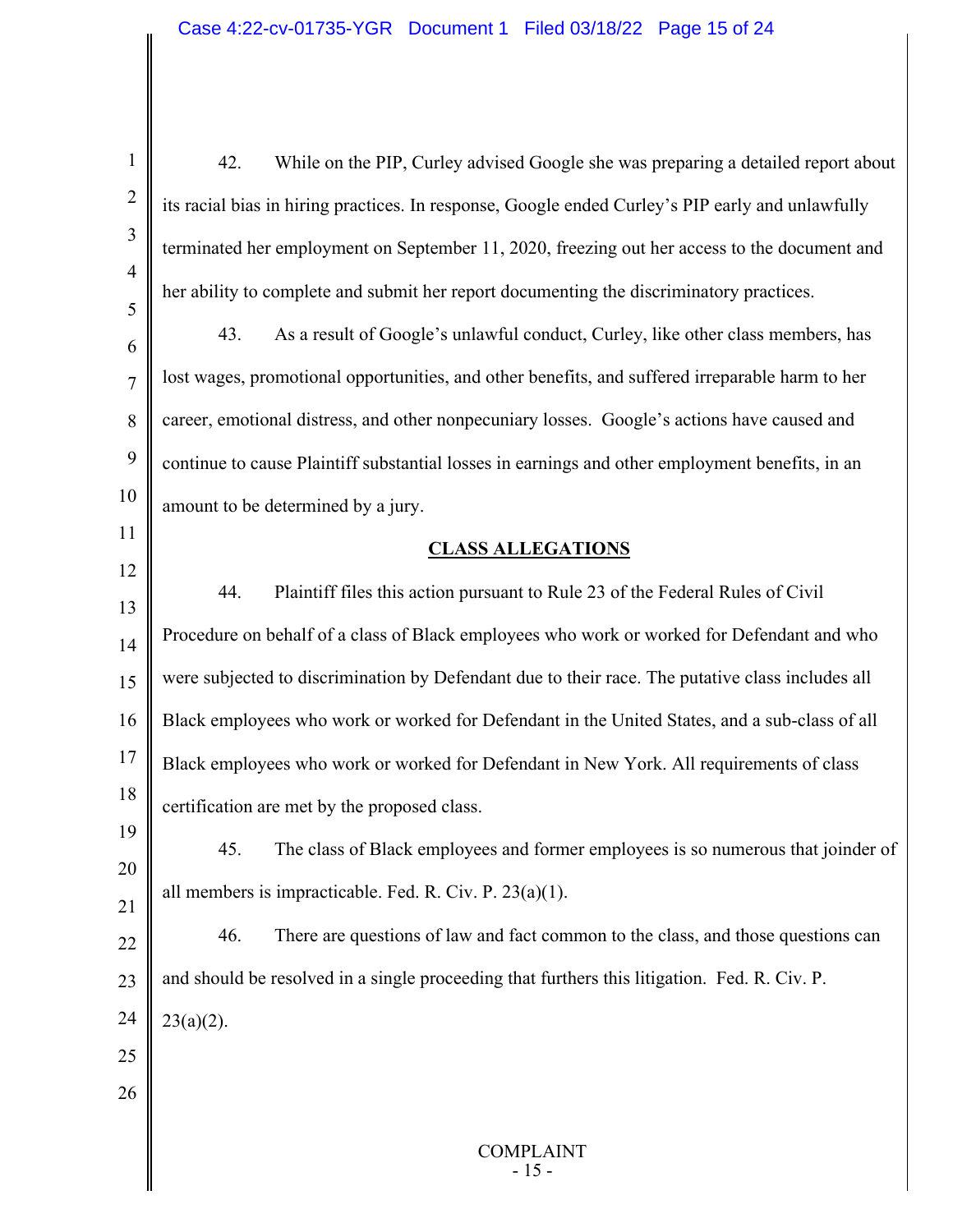COMPLAINT - <sup>16</sup> - 1 2 3 4 5 6 7 8 9 10 11 12 13 14 15 16 17 18 19 20 21 22 23 24 25 26 47. The claims alleged by Plaintiff are typical of the claims of the class. Fed. R. Civ. P. 23(a)(3). 48. Plaintiff will fairly and adequately represent and protect the interests of the class. Fed. R. Civ. P. 23(a)(4). 49. The proposed class meets the requirements for certification under Rule 23(b)(2) and/or Rule  $23(b)(3)$ . The questions of law and fact common to the members of the class predominate over any questions affecting only individual members, and a class action is superior to other available methods for the fair and efficient adjudication of the controversy. Fed. R. Civ. P.  $23(b)(3)$ . 50. Alternatively, the issues of determining liability and equitable relief are appropriate for issue certification under Rule  $23(c)(4)$ , as are other common issues. **COUNT I RACE DISCRIMINATION IN VIOLATION OF 42 U.S.C. § 1981 (Nationwide Class and Plaintiff)** 51. Plaintiff, individually and on behalf of all others similarly situated, realleges the above paragraphs and incorporates them by reference as though fully stated herein as part of Count I of this Complaint. 52. Under 42 U.S.C. § 1981, as amended, people of all races are guaranteed the same right to make and enforce contracts, regardless of race. The term "make and enforce" contracts includes the making, performance, modification, and termination of contracts, and the enjoyment of all benefits, privileges, terms, and conditions of the contractual relationship. 53. Defendant maintained a nationwide set of uniform, intentionally discriminatory employment practices, engaged in a pattern or practice of systemic race discrimination against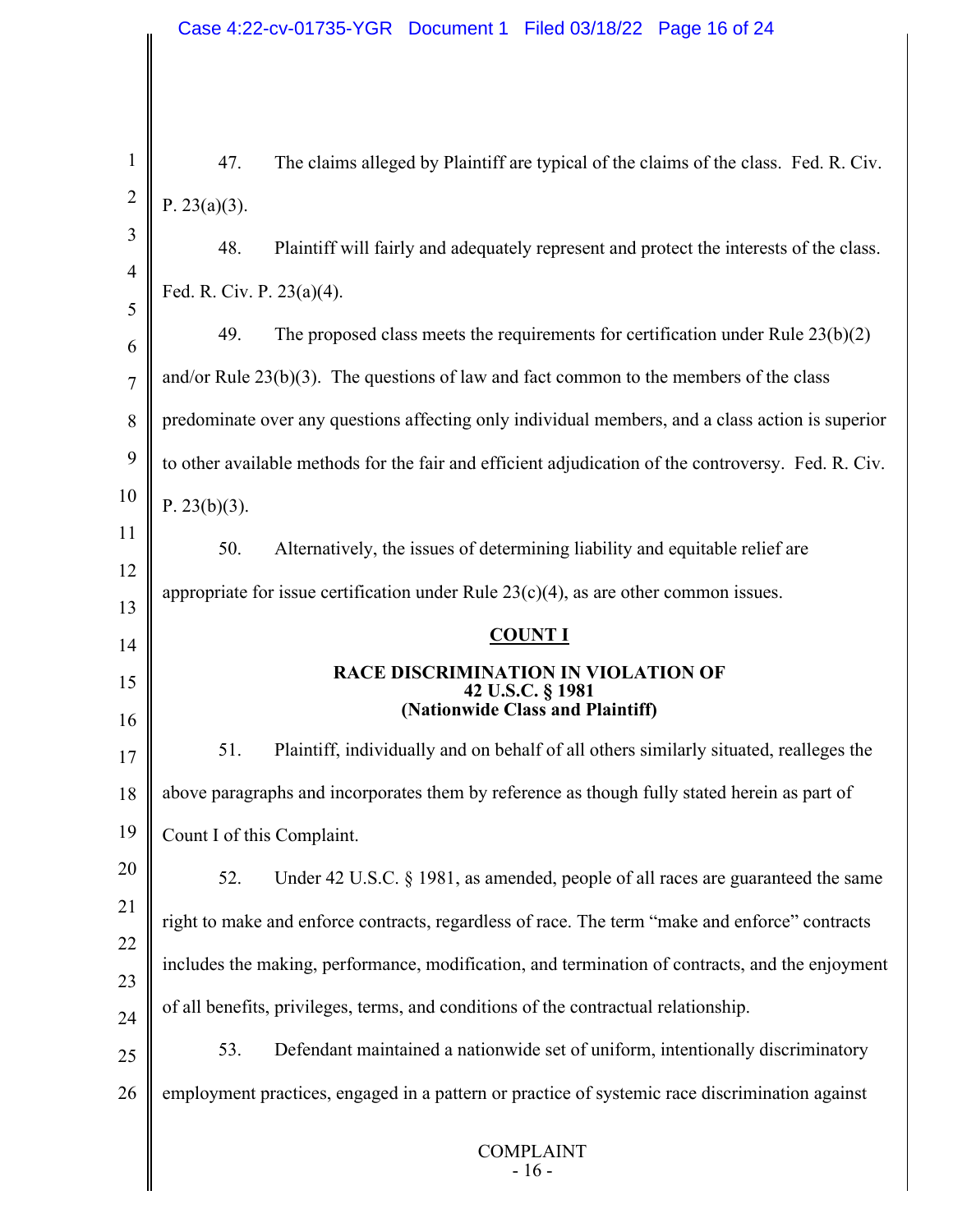$\overline{\phantom{a}}$ 

║

| $\mathbf{1}$        | Black employees, and created a racially hostile work environment, which constitute illegal                             |  |  |
|---------------------|------------------------------------------------------------------------------------------------------------------------|--|--|
| $\overline{2}$      | intentional race discrimination in violation of 42 U.S.C. § 1981.                                                      |  |  |
| 3                   | Plaintiff and all those similarly situated were subjected to and harmed by<br>54.                                      |  |  |
| $\overline{4}$      | Defendant's systemic and individual discrimination.                                                                    |  |  |
| 5                   | <b>COUNT II</b>                                                                                                        |  |  |
| 6                   | <b>RETALIATION IN VIOLATION OF</b>                                                                                     |  |  |
| $\overline{7}$<br>8 | 42 U.S.C. § 1981<br>(Plaintiff)                                                                                        |  |  |
| 9                   | Plaintiff realleges the above paragraphs and incorporates them by reference as<br>55.                                  |  |  |
| 10                  | though fully stated herein as part of Count II of this Complaint.                                                      |  |  |
| 11                  | 56.<br>Plaintiff engaged in protected activity and suffered retaliation by Defendant in                                |  |  |
| 12                  | violation of 42 U.S.C. § 1981.                                                                                         |  |  |
| 13                  | Plaintiff suffered harm as a result of Defendant's unlawful retaliation.<br>57.                                        |  |  |
| 14                  | <b>COUNT III</b>                                                                                                       |  |  |
| 15                  |                                                                                                                        |  |  |
| 16<br>17            | <b>RACE DISCRIMINATION IN VIOLATION OF</b><br><b>NEW YORK STATE HUMAN RIGHTS LAW</b><br>(New York Class and Plaintiff) |  |  |
|                     |                                                                                                                        |  |  |
|                     | 58.<br>Plaintiff, individually and on behalf of all others similarly situated, realleges                               |  |  |
| 18<br>19            | the above paragraphs and incorporates them by reference as though fully stated herein as part of                       |  |  |
| 20                  | Count III of this Complaint.                                                                                           |  |  |
| 21                  | 59.<br>Google maintains a substantial corporate presence in New York. Google employs                                   |  |  |
| 22                  | approximately 12,000 people, including Plaintiff until Google unlawfully terminated her                                |  |  |
| 23                  |                                                                                                                        |  |  |
| 24                  | employment in 2020, in New York.                                                                                       |  |  |
| 25                  | The New York State Human Rights Law ("NYSHRL"), NY Exec. Law § 290, et<br>60.                                          |  |  |
| 26                  | seq., establishes that it is unlawful, because of an individual's race, "to bar or to discharge from                   |  |  |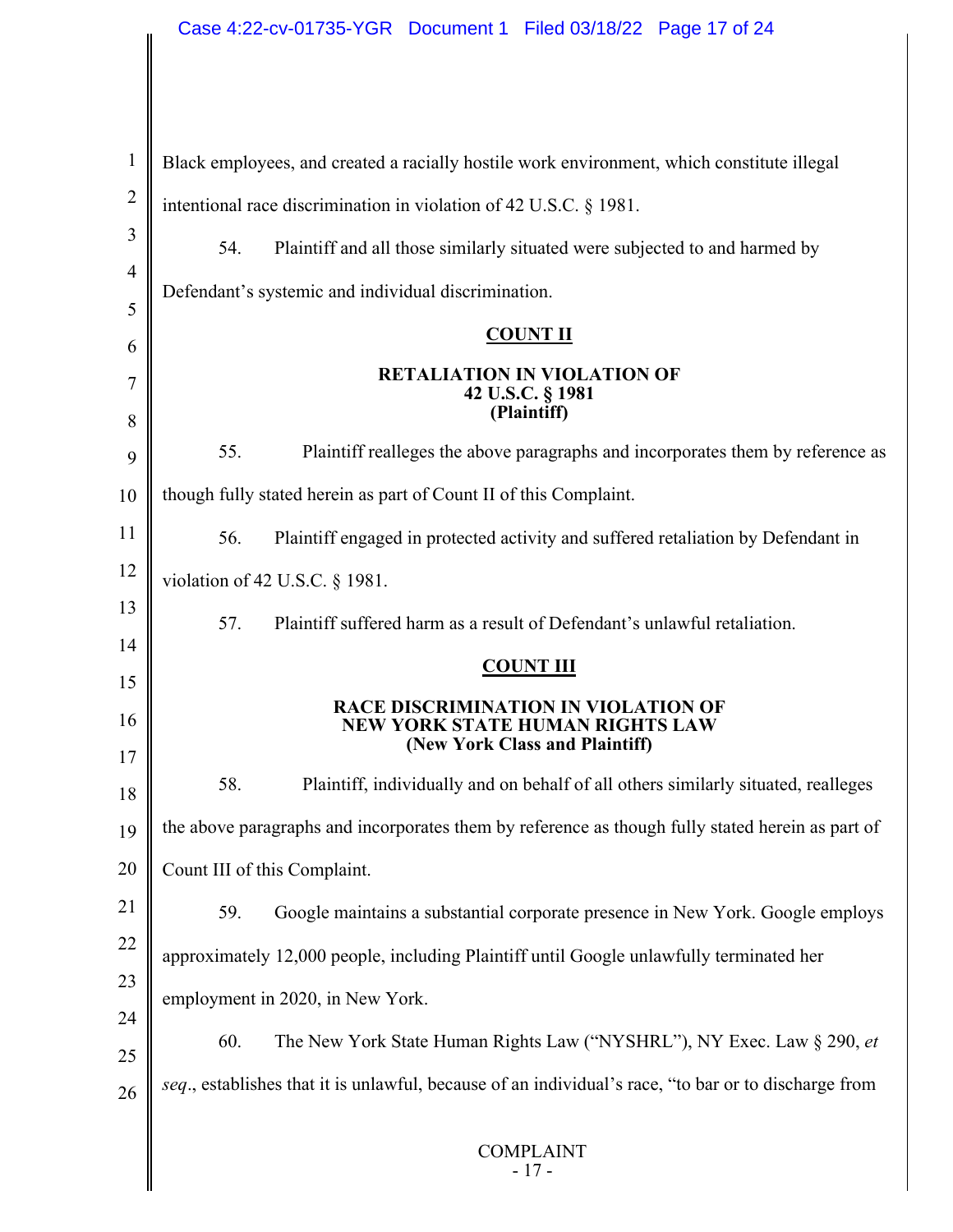$\mathsf{I}$ 

| $\mathbf{1}$   | employment such individual or to discriminate against such individual in compensation or in                           |  |  |
|----------------|-----------------------------------------------------------------------------------------------------------------------|--|--|
| $\overline{2}$ | terms, conditions or privileges of employment." N.Y. Exec. Law $\S 296(1)(a)$ .                                       |  |  |
| 3              | 61.<br>Google violated the NYSHRL by discharging Plaintiff and other class members                                    |  |  |
| $\overline{4}$ | from employment and discriminating against them in compensation and in terms, conditions, or                          |  |  |
| 5<br>6         | privileges of employment, because of their race, including by creating a racially hostile work                        |  |  |
| $\overline{7}$ | environment.                                                                                                          |  |  |
| 8              | 62.<br>Google maintained racially discriminatory employment practices and policies,                                   |  |  |
| 9              | including but not limited to pay, job assignment, promotion, and other practices that had a                           |  |  |
| 10             | disparate impact on Black employees who worked for Google in New York.                                                |  |  |
| 11             | 63.<br>Plaintiff and class members have suffered damages as a result of Google's                                      |  |  |
| 12             | violation of the NYSHRL.                                                                                              |  |  |
| 13             | <b>COUNT IV</b>                                                                                                       |  |  |
| 14             |                                                                                                                       |  |  |
| 15<br>16       | <b>RETALIATION IN VIOLATION OF</b><br><b>NEW YORK STATE HUMAN RIGHTS LAW</b><br>(Plaintiff)                           |  |  |
| 17             | Plaintiff realleges the above paragraphs and incorporates them by reference as<br>64.                                 |  |  |
| 18             | though fully stated herein as part of Count IV of this Complaint.                                                     |  |  |
| 19             | Plaintiff engaged in protected activity and suffered retaliation by Defendant in<br>65.                               |  |  |
| 20             | violation of NYSHRL, N.Y. Exec. Law § 296(7).                                                                         |  |  |
| 21             | 66.<br>Plaintiff suffered harm as a result of Defendant's unlawful retaliation.                                       |  |  |
| 22             | <b>COUNT V</b>                                                                                                        |  |  |
| 23             |                                                                                                                       |  |  |
| 24             | <b>RACE DISCRIMINATION IN VIOLATION OF</b><br><b>NEW YORK CITY HUMAN RIGHTS LAW</b><br>(New York Class and Plaintiff) |  |  |
| 25             |                                                                                                                       |  |  |
| 26             |                                                                                                                       |  |  |
|                | <b>COMPLAINT</b>                                                                                                      |  |  |
|                | $-18-$                                                                                                                |  |  |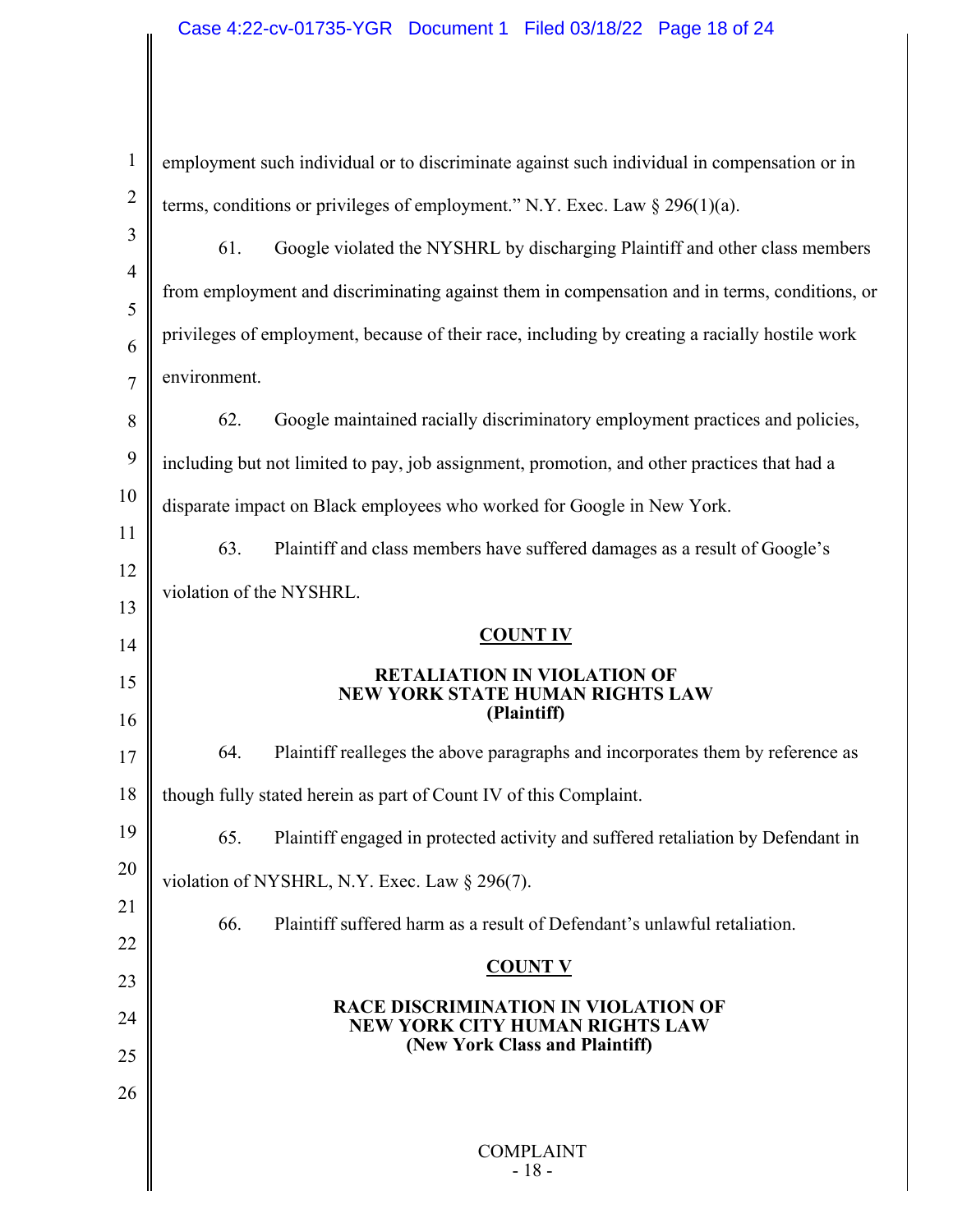COMPLAINT - <sup>19</sup> - 1 2 3 4 5 6 7 8 9 10 11 12 13 14 15 16 17 18 19 20 21 22 23 24 25 26 67. Plaintiff, individually and on behalf of all others similarly situated, realleges the above paragraphs and incorporates them by reference as though fully stated herein as part of Count V of this Complaint. 68. Google maintains a substantial corporate presence in New York. Google employs approximately 12,000 people, including Plaintiff until Google unlawfully terminated her employment in 2020, in New York. 69. The New York City Human Rights Law ("NYCHRL"), NYC Admin Code § 8- 101, *et seq*., establishes that it is unlawful, because of an individual's race, "to bar or to discharge from employment such person," or to "discriminate against such person in compensation or in terms, conditions or privileges of employment." NYC Admin Code § 8-107. 70. Google violated the NYCHRL by discharging Plaintiff and other class members from employment and discriminating against them in compensation and in terms, conditions, or privileges of employment, because of their race, including by creating a racially hostile work environment. 71. Google maintained racially discriminatory employment practices and policies, including but not limited to pay, job assignment, promotion, and other practices that had a disparate impact on Black employees who worked for Google in New York. 72. Plaintiff and other class members have suffered damages as a result of Google's violation of the NYCHRL. **COUNT VI RETALIATION IN VIOLATION OF NEW YORK CITY HUMAN RIGHTS LAW**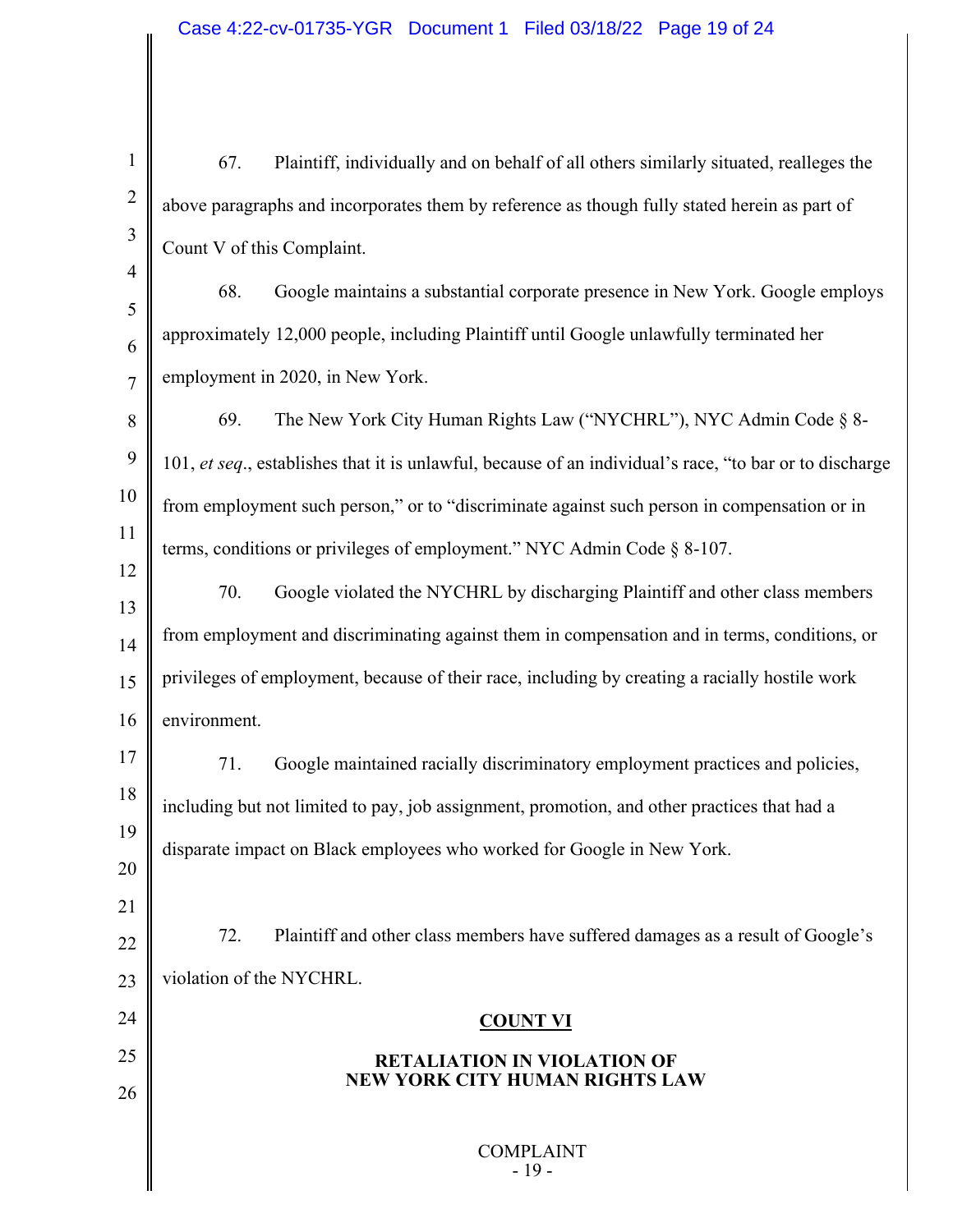| 1              | (Plaintiff)                                                                                                               |
|----------------|---------------------------------------------------------------------------------------------------------------------------|
| $\overline{2}$ | 73.<br>Plaintiff realleges the above paragraphs and incorporates them by reference as                                     |
| 3              | though fully stated herein as part of Count IV of this Complaint.                                                         |
| 4              | Google maintains a substantial corporate presence in New York. Google employs<br>74.                                      |
| 5              | approximately 12,000 people, including Plaintiff until Google unlawfully terminated her                                   |
| 6              | employment in 2020, in New York.                                                                                          |
| $\overline{7}$ | 75.<br>Plaintiff engaged in protected activity and suffered retaliation by Defendant in                                   |
| 8<br>9         | violation of NYCHRL, N.Y.C. Admin. Code § 8-107(7).                                                                       |
| 10             | 76.<br>Plaintiff suffered harm as a result of Defendant's unlawful retaliation.                                           |
| 11             |                                                                                                                           |
| 12             | <b>COUNT VII</b>                                                                                                          |
| 13             | <b>SEX AND SEXUAL ORIENTATION DISCRIMINATION IN VIOLATION OF</b><br><b>NEW YORK STATE HUMAN RIGHTS LAW</b><br>(Plaintiff) |
| 14             | 77.<br>Plaintiff, individually, realleges the above paragraphs and incorporates them by                                   |
| 15             | reference as though fully stated herein as part of Count VII of this Complaint.                                           |
| 16<br>17       | 78.<br>Google maintains a substantial corporate presence in New York. Google employs                                      |
| 18             | approximately 12,000 people, including Plaintiff until Google unlawfully terminated her                                   |
| 19             | employment in 2020, in New York.                                                                                          |
| 20             | The New York State Human Rights Law ("NYSHRL"), NY Exec. Law § 290, et<br>79.                                             |
| 21             | seq., establishes that it is unlawful, because of an individual's sex or sexual orientation, "to bar or                   |
| 22             | to discharge from employment such individual or to discriminate against such individual in                                |
| 23             |                                                                                                                           |
| 24             | compensation or in terms, conditions or privileges of employment." N.Y. Exec. Law $\S 296(1)(a)$ .                        |
| 25             |                                                                                                                           |
| 26             |                                                                                                                           |
|                | <b>COMPLAINT</b><br>$-20-$                                                                                                |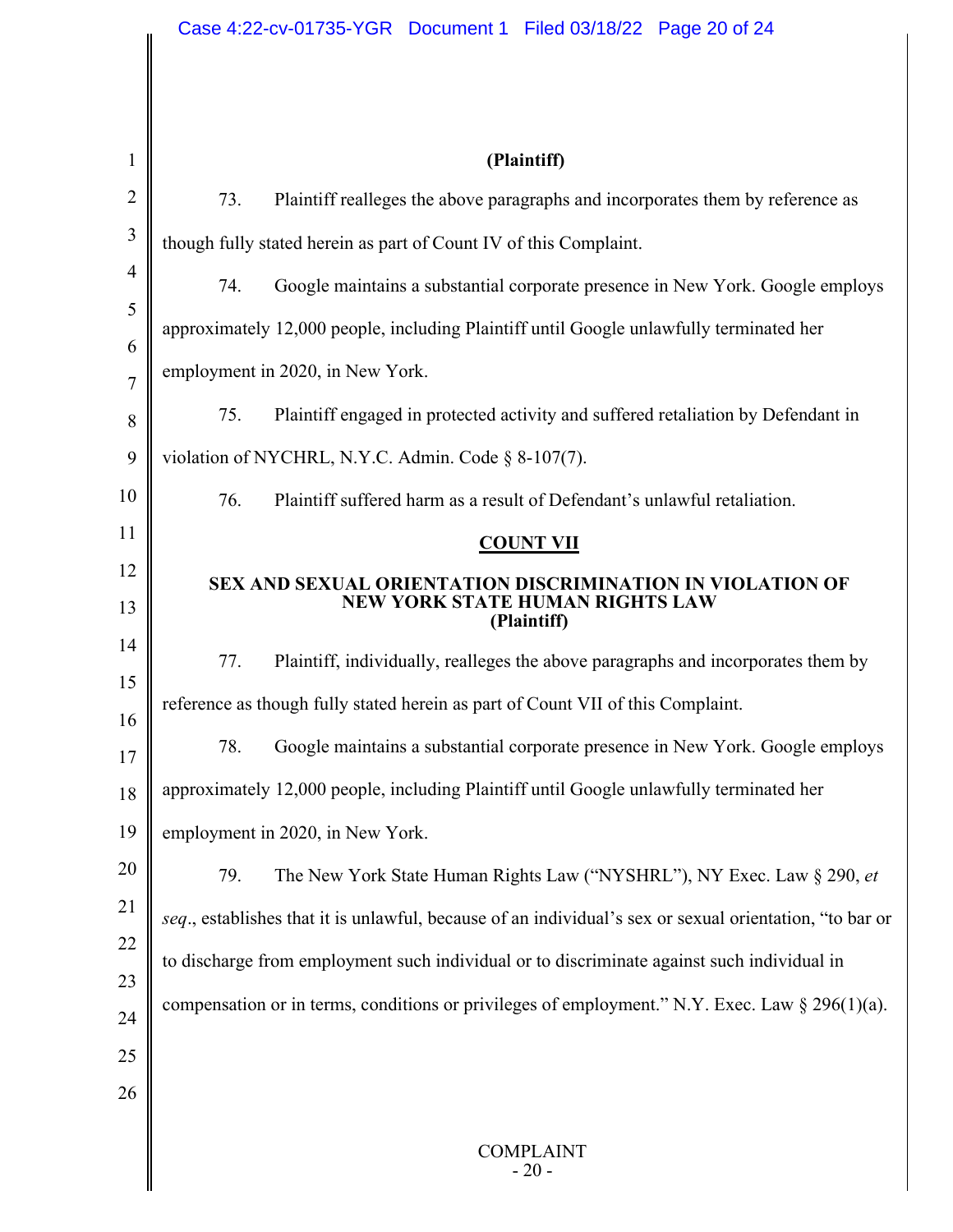| $\mathbf{1}$        | Google violated the NYSHRL by discharging Plaintiff, discriminating against her<br>80.               |  |  |  |
|---------------------|------------------------------------------------------------------------------------------------------|--|--|--|
| $\overline{2}$      | in compensation and in terms, conditions, or privileges of employment, including by subjecting       |  |  |  |
| 3                   | her to a hostile work environment, because of her sex.                                               |  |  |  |
| $\overline{4}$      | 81.<br>Google maintained discriminatory employment practices and policies, including                 |  |  |  |
| 5                   | but not limited to pay, job assignment, promotion, and other practices that had a disparate impact   |  |  |  |
| 6<br>$\overline{7}$ | on female and queer employees who worked for Google in New York.                                     |  |  |  |
| 8                   | 82.<br>Plaintiff has suffered damages as a result of Google's violation of the NYSHRL.               |  |  |  |
| 9                   | <b>COUNT VIII</b>                                                                                    |  |  |  |
| 10                  | <b>SEX AND SEXUAL ORIENTATION DISCRIMINATION IN VIOLATION OF</b>                                     |  |  |  |
| 11                  | <b>NEW YORK CITY HUMAN RIGHTS LAW</b><br>(Plaintiff)                                                 |  |  |  |
| 12                  | 83.<br>Plaintiff, individually, realleges the above paragraphs and incorporates them by              |  |  |  |
| 13                  | reference as though fully stated herein as part of Count VIII of this Complaint.                     |  |  |  |
| 14                  | The New York City Human Rights Law ("NYCHRL"), NYC Admin Code § 8-<br>84.                            |  |  |  |
| 15                  |                                                                                                      |  |  |  |
| 16                  | 101, et seq., establishes that it is unlawful, because of an individual's sex or sexual orientation, |  |  |  |
| 17                  | "to bar or to discharge from employment such person," or to "discriminate against such person in     |  |  |  |
| 18                  | compensation or in terms, conditions or privileges of employment." NYC Admin Code § 8-107.           |  |  |  |
| 19                  | Google violated the NYCHRL by discharging Plaintiff, discriminating against her<br>85.               |  |  |  |
| 20                  | in compensation and in terms, conditions, or privileges of employment, including by creating a       |  |  |  |
| 21                  | hostile work environment, because of her sex and sexual orientation.                                 |  |  |  |
| 22                  | 86.<br>Google maintained racially discriminatory employment practices and policies,                  |  |  |  |
| 23                  | including but not limited to pay, job assignment, promotion, and other practices that had a          |  |  |  |
| 24                  |                                                                                                      |  |  |  |
| 25                  | disparate impact on female and queer employees who worked for Google in New York.                    |  |  |  |
| 26                  |                                                                                                      |  |  |  |
|                     | <b>COMPLAINT</b><br>$-21-$                                                                           |  |  |  |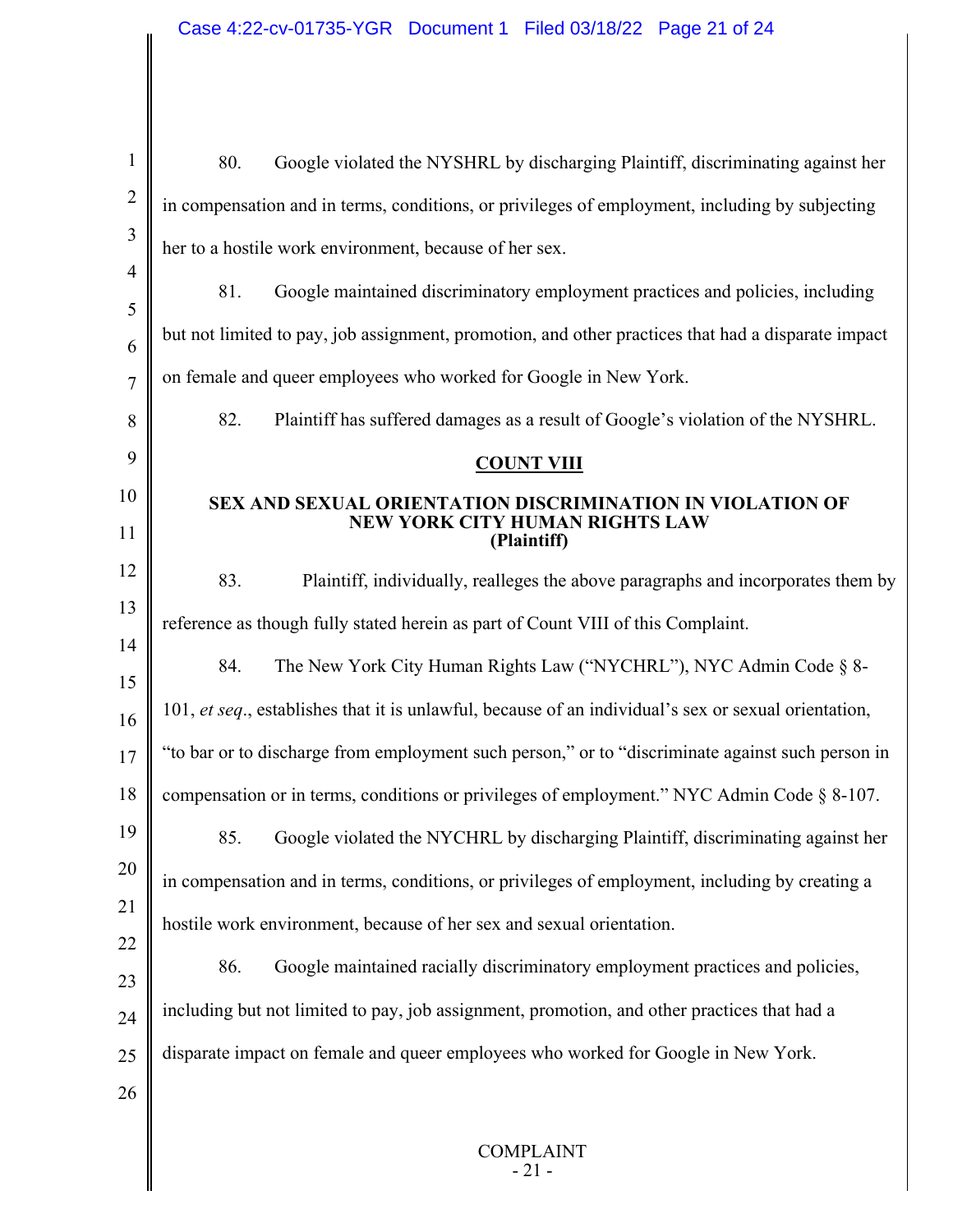| $\mathbf{1}$        | 87.                                                                                     | Plaintiff has suffered damages as a result of Google's violation of the NYCHRL.     |  |  |  |
|---------------------|-----------------------------------------------------------------------------------------|-------------------------------------------------------------------------------------|--|--|--|
| $\overline{2}$      | <b>PRAYER FOR RELIEF</b>                                                                |                                                                                     |  |  |  |
| 3                   | WHEREFORE, Plaintiff, and all others similarly situated, respectfully request that this |                                                                                     |  |  |  |
| $\overline{4}$      | Court find against Defendant as follows:                                                |                                                                                     |  |  |  |
| 5                   | a.                                                                                      | Certify this case, including its subclasses, as a class action;                     |  |  |  |
| 6<br>$\overline{7}$ | b.                                                                                      | Designate Plaintiff as Class Representative and designate Plaintiff's counsel of    |  |  |  |
| 8                   |                                                                                         | record as Class Counsel;                                                            |  |  |  |
| 9                   | $\mathbf{c}.$                                                                           | Declare that Defendant's acts, conduct, policies and practices are unlawful and     |  |  |  |
| 10                  |                                                                                         | violate 42 U.S.C. § 1981, NYSHRL, and NYCHRL;                                       |  |  |  |
| 11                  |                                                                                         |                                                                                     |  |  |  |
| 12                  | d.                                                                                      | Declare that Defendant engaged in a pattern and practice of racial discrimination   |  |  |  |
| 13                  |                                                                                         | against African American and Black employees and employed policies and              |  |  |  |
| 14                  |                                                                                         | practices for New York employees that have an unlawful disparate impact on          |  |  |  |
| 15                  |                                                                                         | African Americans;                                                                  |  |  |  |
| 16                  | e.                                                                                      | Declare that Defendant engaged in unlawful race discrimination and retaliation      |  |  |  |
| 17                  |                                                                                         | against Plaintiff, and order all appropriate relief;                                |  |  |  |
| 18                  | f.                                                                                      | Order Plaintiff, and all others similarly situated, reinstated to their appropriate |  |  |  |
| 19                  |                                                                                         | positions, promotions and seniority, and otherwise make Plaintiff and all others    |  |  |  |
| 20                  |                                                                                         | similarly situated whole;                                                           |  |  |  |
| 21                  |                                                                                         | Award Plaintiff and all others similarly situated the value of all compensation and |  |  |  |
| 22                  | g.                                                                                      |                                                                                     |  |  |  |
| 23                  |                                                                                         | benefits lost and that they will lose in the future as a result of Defendant's      |  |  |  |
| 24                  |                                                                                         | unlawful conduct;                                                                   |  |  |  |
| 25                  |                                                                                         |                                                                                     |  |  |  |
| 26                  |                                                                                         |                                                                                     |  |  |  |
|                     |                                                                                         | <b>COMPLAINT</b><br>$-22-$                                                          |  |  |  |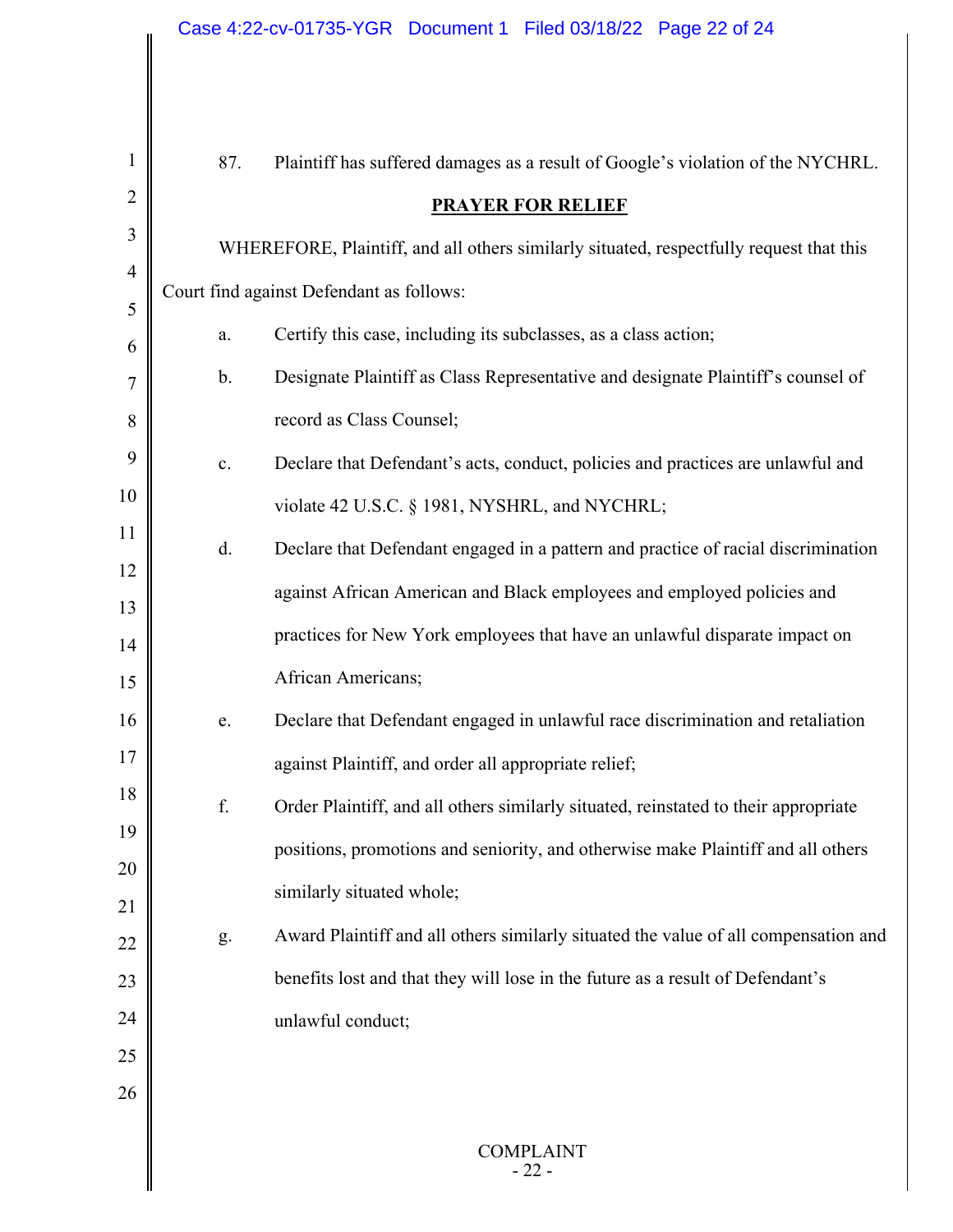$\mathsf{I}$ 

 $\parallel$ 

| $\mathbf{1}$<br>$\overline{2}$ | Award Plaintiff and all others similarly situated compensatory and punitive<br>h.                                |                                                                                    |  |  |
|--------------------------------|------------------------------------------------------------------------------------------------------------------|------------------------------------------------------------------------------------|--|--|
|                                |                                                                                                                  | damages;                                                                           |  |  |
| 3                              | $\mathbf{i}$ .                                                                                                   | Award Plaintiff and all others similarly situated prejudgment interest and         |  |  |
| $\overline{4}$                 |                                                                                                                  | attorneys' fees, costs and disbursements, as provided by law;                      |  |  |
| 5                              | j.                                                                                                               | Award Plaintiff and all others similarly situated such other make-whole equitable, |  |  |
| 6<br>7                         | injunctive and legal relief as this Court deems just and proper to end the                                       |                                                                                    |  |  |
| 8                              |                                                                                                                  | discrimination and fairly compensate Plaintiff and others similarly situated; and  |  |  |
| 9                              | k.                                                                                                               |                                                                                    |  |  |
| 10                             |                                                                                                                  | Award Plaintiff and all others similarly situated such other relief as this Court  |  |  |
| 11                             |                                                                                                                  | deems just and proper.                                                             |  |  |
| 12                             | <b>DEMAND FOR A JURY TRIAL</b>                                                                                   |                                                                                    |  |  |
| 13                             | Plaintiff hereby demands a jury trial as provided by Rule 38(a) of the Federal Rules of                          |                                                                                    |  |  |
| 14                             | Civil Procedure and Civil Local Rule 3-6.                                                                        |                                                                                    |  |  |
| 15                             |                                                                                                                  | Respectfully submitted on behalf of Plaintiff and those<br>similarly situated,     |  |  |
| 16                             | STOWELL & FRIEDMAN LTD.                                                                                          |                                                                                    |  |  |
| 17                             | /s/ Suzanne E. Bish                                                                                              |                                                                                    |  |  |
| 18                             | Suzanne E. Bish (pro hac vice application forthcoming)<br>George S. Robot (pro hac vice application forthcoming) |                                                                                    |  |  |
| 19                             |                                                                                                                  | Daniel Lewin (pro hac vice application forthcoming)<br>STOWELL & FRIEDMAN LTD.     |  |  |
| 20                             | 303 W. Madison<br>Suite 2600                                                                                     |                                                                                    |  |  |
| 21                             | Chicago, Illinois 60606<br>$(312)$ 431-0888                                                                      |                                                                                    |  |  |
| 22                             |                                                                                                                  | sbish@sfltd.com                                                                    |  |  |
| 23                             |                                                                                                                  |                                                                                    |  |  |
| 24                             |                                                                                                                  |                                                                                    |  |  |
| 25                             |                                                                                                                  |                                                                                    |  |  |
| 26                             |                                                                                                                  |                                                                                    |  |  |
|                                |                                                                                                                  | <b>COMPLAINT</b><br>$-23-$                                                         |  |  |